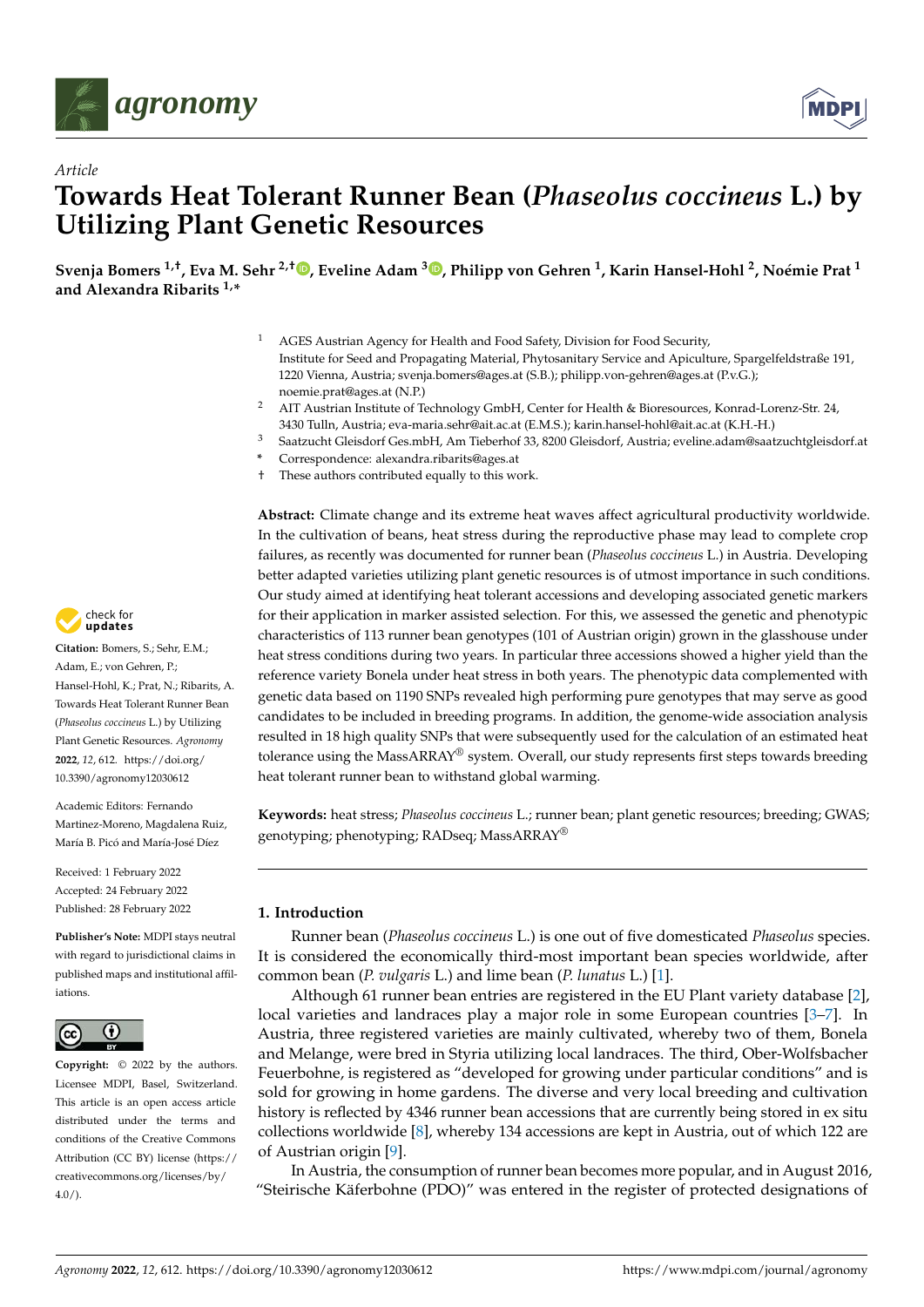origin (PDO) and protected geographical indications (PGI) [\[10\]](#page-19-4). "Steirische Käferbohne" is a denomination for climbing runner bean cultivars with purple-black to brown-beige speckled seeds (complying with the Austrian varieties Bonela and Melange) that have been grown locally in Styria since the 19th century. In addition, the cultivated area of runner bean per year has increased considerably since 2010, from an average of 120 ha from 1995–2009 to an average of 632 ha from 2010–2019 [\[11\]](#page-19-5). In recent years, during hot and dry summers, major crop losses have occurred in the production of runner bean in Styria. Especially the hot summers of 2003, 2013 and 2015 caused almost a total crop shortfall resulting in a limited production of 297 kg ha $^{-1}$ , 130 kg ha $^{-1}$  and 139 kg ha $^{-1}$ , respectively, which is only about a tenth of the usual yield potential of runner bean in intercropping systems in Austria [\[11\]](#page-19-5).

It is well known that heat stress is a major bean production constraint causing significant reduction in yield and quality. Shedding of flowers and pods, pollen sterility, and pod and seed set reduction have been described when the temperature exceeds 32 ◦C in common bean [\[12–](#page-19-6)[15\]](#page-19-7). Similar effects have been observed in runner bean production practice. However, breeding for tolerance against the consequences of a changing climate is complex and requires genetic diversity, either from wild or domesticated species [\[16\]](#page-19-8). National and international gene banks and germplasm research centers are valuable sources for breeders looking for tolerance traits to tackle climate change-related stresses [\[16,](#page-19-8)[17\]](#page-19-9). Characterization of plant genetic resources (PGRs) using state-of-the-art genomic and phenomic methods is needed to exploit this wealth of diversity [\[18](#page-19-10)[–20\]](#page-19-11).

Next generation sequencing (NGS) technologies are important elements of modern plant breeding programs but also pivotal to discovering the genetic diversity of PGRs and selecting genotypes with desired traits [\[21–](#page-19-12)[23\]](#page-19-13). With regard to runner bean, studies so far have mainly focused on the elucidation of the genetic diversity and evolutionary history of this species, using mostly single sequence repeat (SSR) and inter simple sequence repeat (ISSR) markers [\[5,](#page-19-14)[24](#page-19-15)[–26\]](#page-19-16). No research has been performed so far linking the observed genetic variability of this species to relevant agronomic traits based on state-of-the-art methods, as has been performed for the closely related common bean through genomewide association studies (GWAS) [\[21,](#page-19-12)[27,](#page-19-17)[28\]](#page-20-0). These examples highlight the importance of the combination of NGS data with GWAS to characterize genetic markers associated to (agronomic) traits of relevance, which can be used in selection and breeding programs, as reviewed in [\[29\]](#page-20-1). The downstream application and validation of such markers is often performed at a smaller scale, e.g., using SNP-based genotyping platforms such as the MassARRAY<sup>®</sup> system [\[30\]](#page-20-2), which has been successfully applied in plants for species identification and diversity analyses [\[31\]](#page-20-3) as well as the validation of SNP markers [\[32\]](#page-20-4).

In this study, the genetic and phenotypic characteristics of runner bean PGRs from the Austrian gene bank, including selected varieties and breeding lines were assessed under heat stress conditions in two consecutive glasshouse trials. The aim was to support the breeding of heat tolerant runner bean varieties by identifying heat tolerant accessions and developing molecular markers for the evaluation of heat tolerance, since the availability of adapted varieties is crucially important for sustaining the cultivation of runner bean under changing climatic conditions.

#### <span id="page-1-0"></span>**2. Materials and Methods**

## *2.1. Plant Material*

In total, 113 runner bean (*Phaseolus coccineus* L.) genotypes were selected to be included in this study. The term genotype is used in the following to cover accessions/landraces, varieties and breeding lines used in this research. Most genotypes (*n* = 99) were received from the AGES gene bank, Linz, Austria [\(www.genbank.at,](www.genbank.at) accessed on 24 February 2022), with most of them being landraces (Table S1). In addition, seven varieties were obtained from the Institute of Special Crops, Agricultural Research Center Styria, Wies, Austria, and three varieties from Naktuinbouw (the Netherlands Inspection Service for Horticulture; [www.naktuinbouw.com,](www.naktuinbouw.com) accessed on 24 February 2022), Roelofarendsveen, the Netherlands.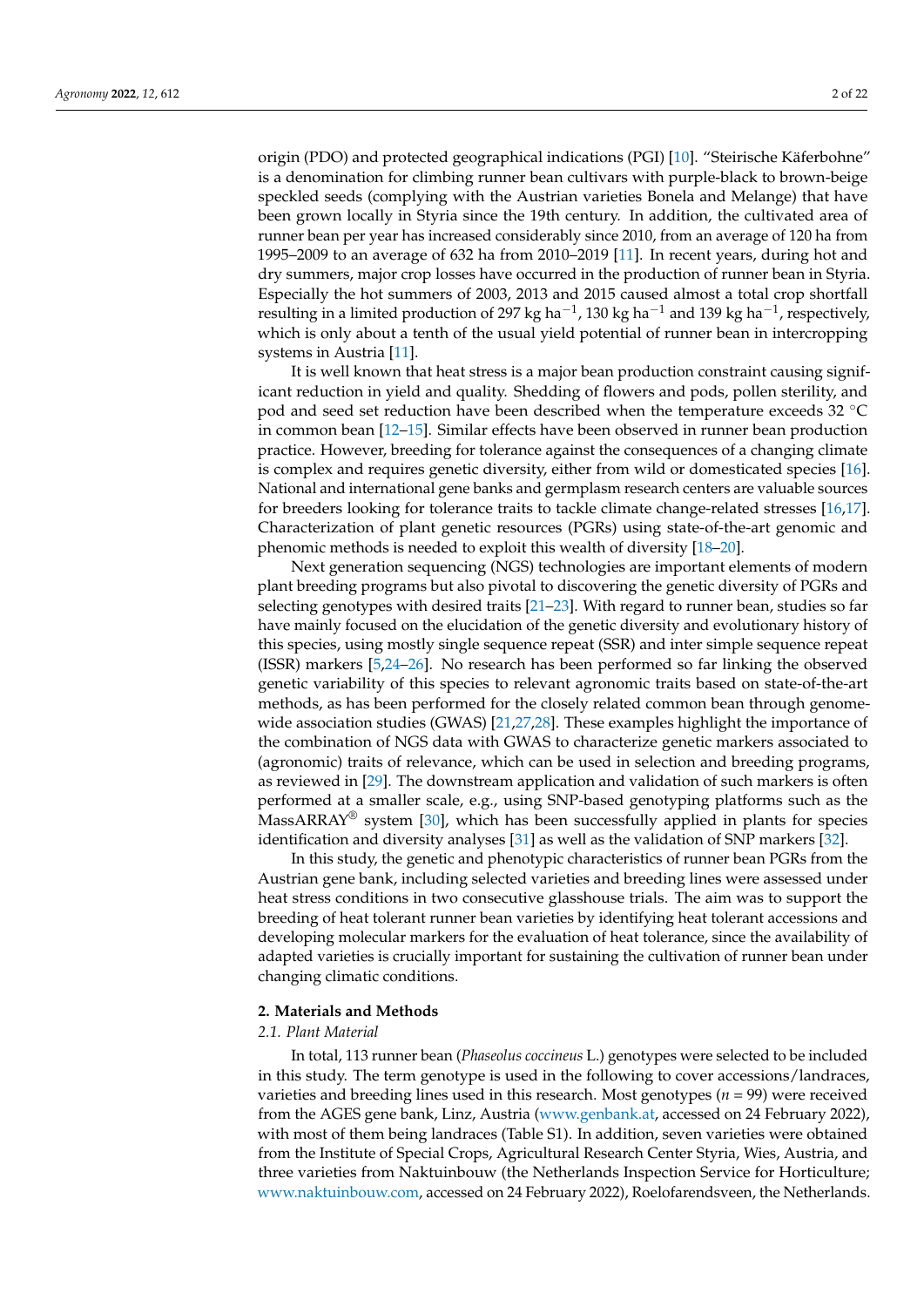Two breeding lines were included that were received from the Austrian plant breeding company Saatzucht Gleisdorf GmbH, Gleisdorf, Austria [\(www.saatzuchtgleisdorf.at,](www.saatzuchtgleisdorf.at) accessed on 24 February 2022), and two accessions were kindly provided by the Spanish National Research Council (CSIC; [https://www.csic.es/en/csic,](https://www.csic.es/en/csic) accessed on 24 February 2022). Most of the genotypes are of Austrian origin (*n* = 101), but also genotypes from the Netherlands (*n* = 3), Spain (*n* = 2), Germany, Portugal, Hungary, Italy and China (each  $n = 1$ ), and two with unknown origin were included.

### *2.2. Trial Design*

An overview of the trial design is given in Figure [1.](#page-2-0) Briefly summarized, selected plant material was phenotyped and genotyped in two trial years, 2018 and 2020. From a total of 113 genotypes, 80 were characterized both genetically and phenotypically, while 33 genotypes were only genetically characterized (cf. Table S1). While 94 genotypes were genotyped by sequencing in 2018, 26 were genotyped in 2020 using the MassARRAY<sup>®</sup> SNP genotyping platform. Out of these, as indicated by the same color (non-dashed light green), six accessions in addition to Bonela were genotyped with both methods. A selection of 33 genotypes was phenotyped in 2018, and 64 in 2020, while 17 were phenotyped in both years. Genotype 88 (Bonela) was the chosen reference in all analyses and years, as it is a commonly used and well-established Styrian runner bean variety that has been registered in 1988 [\[33\]](#page-20-5).

<span id="page-2-0"></span>

**Figure 1.** Trial design. The left block describes the material used for geno- and phenotyping in the two experimental years: In 2018, out of 94 genotypes that were genotyped, 33 were selected for the glasshouse trial, whereas in 2020, out of 64 genotypes grown in the glasshouse trial, 26 were genotyped. The right block highlights the methods used for genotyping, RADseq in 2018 and the MassARRAY® system in 2020, and the phenotyping under heat stress conditions.

#### *2.3. Glasshouse Trials and Phenotyping*

Selected runner bean genetic material was used in two individual heat stress glasshouse trials, 33 genotypes in 2018 and 64 genotypes in 2020 (Figure [1\)](#page-2-0). In the first trial, up to 15 seeds per genotype were selected and sown on 12 March 2018. Eight individuals from each genotype were selected, transplanted into 8-L Kick/Brauckmann-pots (Stoma, Germany), and placed in groups per genotype in the glasshouse. Floradur Seed S 0, 5 (Floragard, Germany) was used as substrate (pH value of 5.6, 0.5 g L<sup>-1</sup> salt content, 90 mg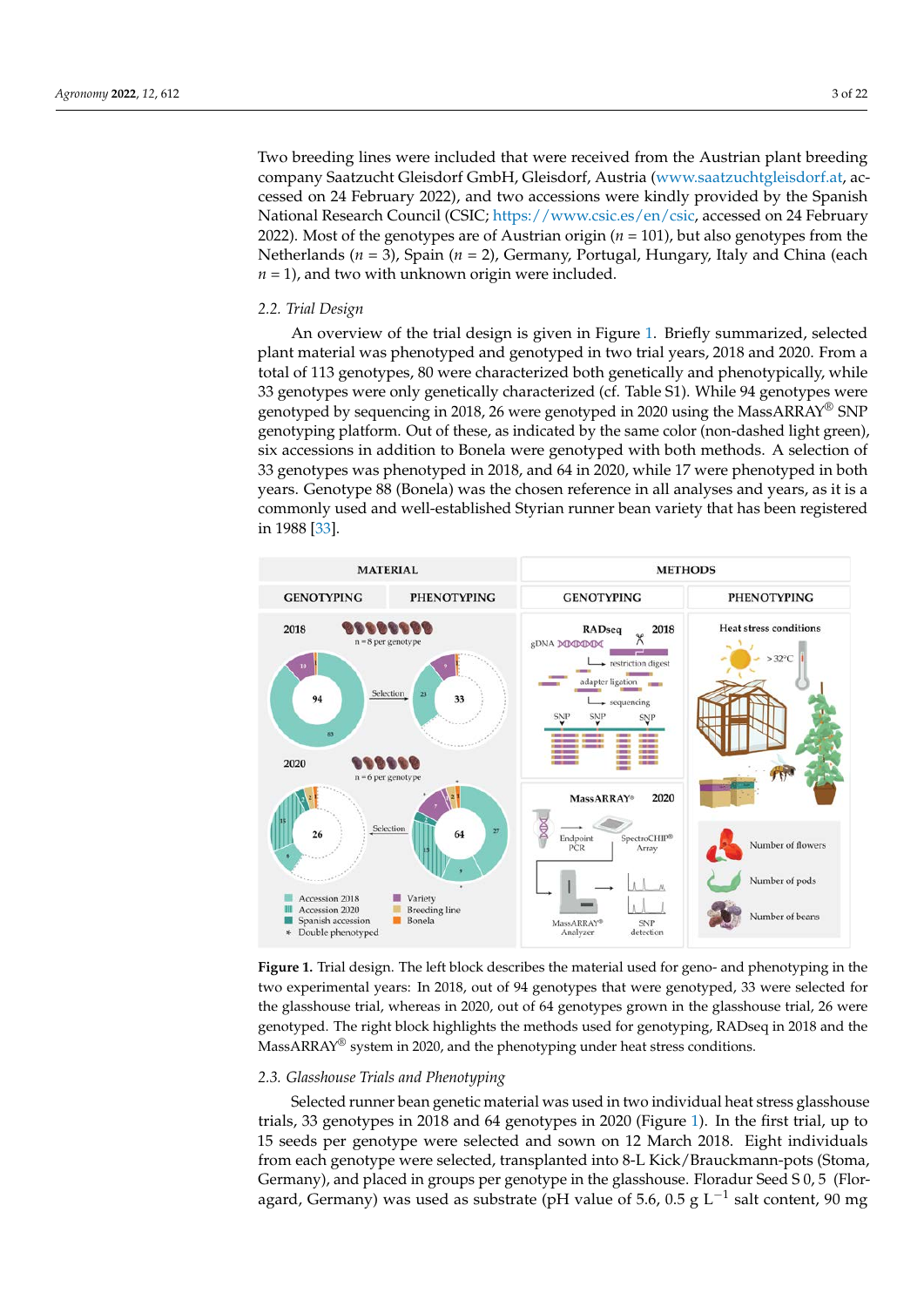$\rm L^{-1}$  N-nitrogen, 50 mg L<sup>-1</sup> P<sub>2</sub>O<sub>5</sub>-phosphate, 100 mg L<sup>-1</sup> K<sub>2</sub>O-potassium). In total, 264 individuals were grown in the glasshouse. Plants were irrigated daily to prevent drought stress. Pollination of the runner beans was guaranteed by placing a colony of honey bees (*Apis mellifera* L.) in the glasshouse.

In 2018, heat stress was applied 55 days after sowing. Temperature in the glasshouse was gradually increased over a period of three days until a daily maximum temperature of 35  $\degree$ C was reached, which was maintained during 11 a.m. until 3 p.m. The heat stress regime was applied daily over a period of 29 days (cf. Figure S1).

In 2020, some slight alterations were made: Sowing of the seeds was performed on 18 June 2020. Since the 2018 sequencing results had shown that reducing the numbers of phenotyped individuals did not cause a notable loss of genetic diversity, six individuals per genotype were selected. Due to a low germination rate, only three individuals of one Spanish accession (genotype 122) could be selected, leading to a total number of 381 plants that were placed fully randomized in the glasshouse. As a result of the significantly later cultivation compared to 2018, temperatures in the glasshouse continuously reached >32 ◦C (cf. Figure S2), and no artificial heat stress was applied.

In both trials, the number of flowers and the number of formed pods (length  $>$  5 cm) on each individual plant were counted three times a week (cf. Figures S1 and S2). In 2020, the number of mini pods (<5 cm) per individual was additionally documented. Once matured, all counted pods (>5 cm) were harvested and dried (48 h at 30 ◦C). All formed beans were extracted, counted and weighed, while stunted beans were discarded before. The following phenotypic traits were assessed for each individual and summarized on a genotype level: Sum of all flowers counted over the course of the trial (Total\_NoF), highest number of flowers observed on one day over the course of the trial (Total\_MaxF), final number of pods (>5 cm) harvested at the end of the trial (Final\_NoP), highest number of pods (>5 cm) observed on one day over the course of the trial (Total\_MaxP), total number of beans harvested at the end of the trial (Total\_NoB). The weight of all beans harvested for all individuals of one genotype was determined (W\_B). From this data, the average number of beans per pod (>5 cm) harvested at the end of the trial (NoB\_per\_P) and the average weight per bean harvested at the end of the trial (W\_per\_B) were calculated. In 2020, four additional traits were recorded for each genotype: Percentage of individuals of one genotype that flower (%\_F\_Ind), final number of mini pods (<5 cm) harvested at the end of the trial (Final\_NoMP), highest number of mini pods (<5 cm) observed on one day over the course of the trial (<5 cm) (Total\_MaxMP) and percentage of individuals of one genotype that had formed pods  $(>5 \text{ cm})$   $%$ <sup> $P_{1}$ </sup>nd).

## *2.4. Leaf Sampling and DNA Extraction*

In both trial years (2018 and 2020, cf. Figure [1\)](#page-2-0), plant material was sampled for DNA extraction. In case of young plantlets, a leaf was collected, and in case of adult plants, a young shoot tip including 1–3 leaves was collected per individual. The plant material was immediately cooled and further frozen to −20 ◦C.

Genomic DNA was isolated using a protocol adjusted for robotics-based high-throughput processing based on a cetyltrimethylammonium bromide (CTAB) method as described in [\[34\]](#page-20-6), with ~80 mg of freeze-dried, powdered leaf tissue as input material per sample. The cleaned DNA pellet was dissolved in 100 µL of double-autoclaved water containing 5 µL of RNase (10 mg mL<sup>-1</sup>). The extracted DNA was quality checked on a standard agarose gel and stored at −20 ◦C until further processing. A backup of the genomic DNA is deposited at the Repository Centre at the AIT Austrian Institute of Technology [\(www.dnabank.at,](www.dnabank.at) accessed on 24 February 2022).

## *2.5. RAD Sequencing and Data Analysis*

DNA of 94 chosen genotypes (cf. Figure [1\)](#page-2-0) was sent for library preparation and restriction site-associated DNA sequencing (RADseq) to Floragenex, Inc., Beaverton, Oregon, USA. Each genotype was represented by eight individuals, except for the genotype 84,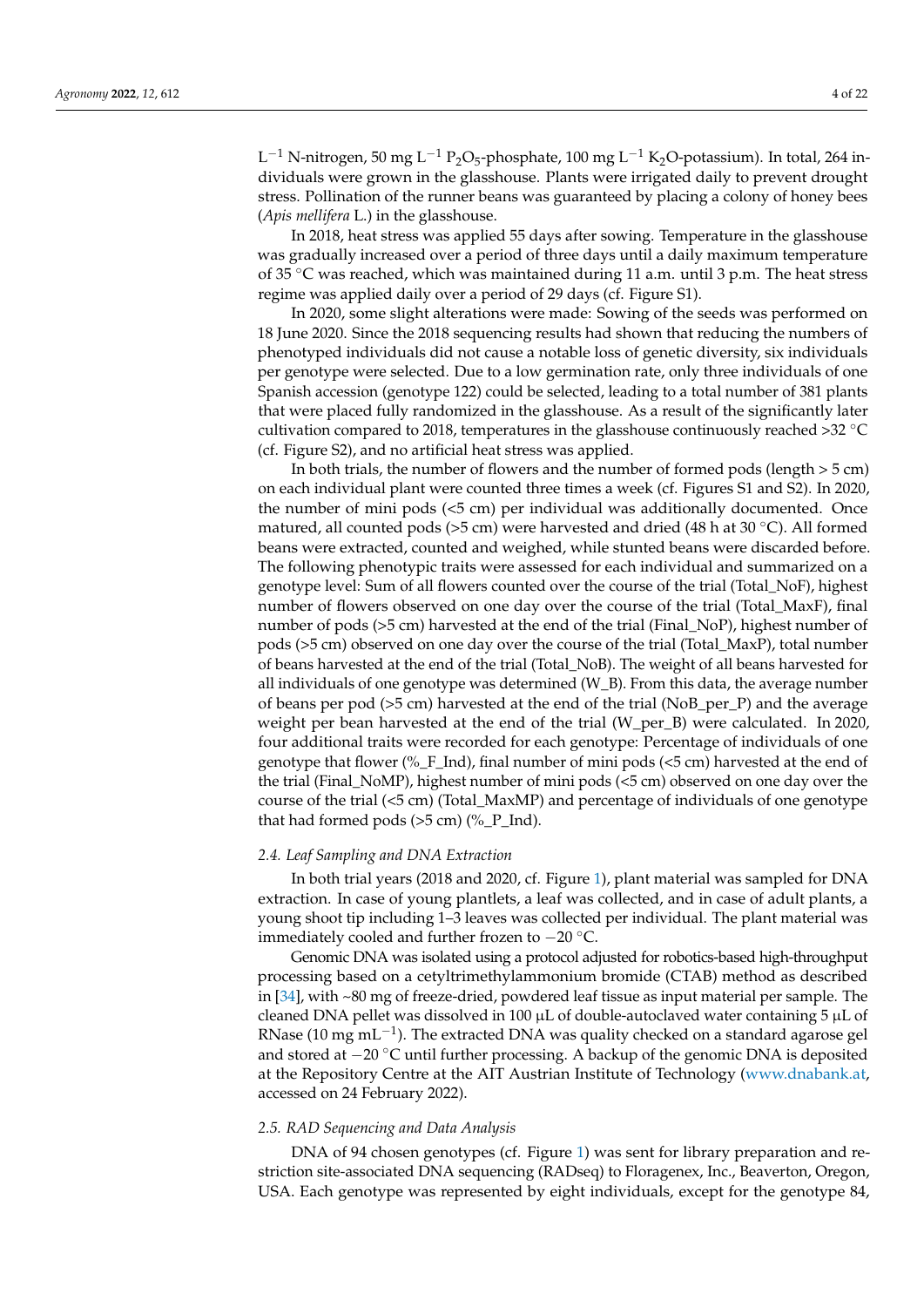where sample 84\_7 was not included, due to a repeatedly insufficient DNA quality. Overall, 751 samples were processed into RAD libraries similar to the method in [\[35\]](#page-20-7) by using PstI as restriction enzyme and ~200 ng of genomic DNA as input.

Each amplified library was size selected (either 200–400 bp or 300–500 bp) through the gel extraction method using MinElute Gel Extraction Kit (Quiagen) and quantified with a Qubit fluorometer and run on an Agilent Bioanalyzer with the High Sensitivity kit to determine size distribution. The average library sizes were as follows: 96-well plate 1: 508 bp, plate 2: 530 bp, plate 3: 534 bp, plate 4: 532 bp, plate 5: 431 bp, plate 6: 442 bp, plate 7: 449 bp and plate 8: 429 bp. The libraries were diluted to 10 nM, and then libraries with unique i7 indices were pooled. This resulted in two pools, one containing plates 1–4, and another containing plates 5–8.  $1 \times 100$  bp single end sequencing was performed on the HighSeq 4000 at the University of Oregon GC3F.

The received already quality-filtered RAD sequencing data were further demultiplexed using fastq-multx [\[36\]](#page-20-8) and technical replicates were merged. Resulting fastq files were quality checked using FastQC [\[37\]](#page-20-9) in combination with MultiQC [\[38\]](#page-20-10) and have been made available in NCBI's SRA database, BioProject ID PRJNA783867. Further data analysis was performed based on the de novo mapping approach using ipyrad v.0.9.56 [\[39\]](#page-20-11) with the following amended parameter settings: phred\_Qscore\_offset = 43, mindepth\_majrule = 5, min\_samples\_locus = 593 (resembling to 80% of the entire sample set) and max\_Indels\_locus = 5.

RAD sequencing resulted in a total number of reads ranging from 244,009 (sample 06\_7) up to 15,778,822 (sample 87\_4). Towards the establishment of the final alignment dataset, the following samples were excluded due to their comparably low number of loci recovered: 26\_3, 28\_8, 30\_3, 36\_2, 64\_5, 64\_6 and 92\_1. Further, the samples 12\_5, 14\_8 and 75\_7 did not pass the ipyrad-specific filtering steps. After this filtering, 741 individuals were kept with retained loci/sample ranging from 616 (sample 06\_7) to 4171 (sample 15\_6). Further read statistics are given in Table S2. Overall, after ipyrad filtering steps, 4175 RAD loci harboring 29,271 SNPs were retained (Table S3). The final assembly dataset (vcf format) was translated into a 012-matrix using VCFtools [\[40\]](#page-20-12) without any filter settings and further converted into the CSV format using a custom python script. Using the R package adegenet version 2.1.4 [\[41\]](#page-20-13), high quality SNPs were selected by filtering for SNPs with less than 20% missing data and for polymorphism (MAF > 1%). To avoid linkage disequilibrium, one SNP per RAD tag was selected. The resulting dataset with 1190 SNPs was used for GWAS as well as for phylogenetic analysis and the calculation of the ancestry matrix.

#### *2.6. Phylogeny and Ancestry Matrix*

Calculation of the phylogenetic relationship as well as the ancestry matrix was based on the filtered RAD dataset containing 1190 SNPs covering 741 individual samples of 94 genotypes (see above). A distance matrix on the genotype level was calculated using the R package adegenet version 2.1.4  $[41]$ , which further was used for a hierarchical cluster analysis with the function hclust using the ward.D2 method. For visualizing and rooting the phylogenetic tree the R package ape version 5.5 [\[42\]](#page-20-14) was used. With the R package poppr version 2.9.3 [\[43\]](#page-20-15), a dendrogram with bootstrap support based on Nei's genetic distance was calculated on the individual level. Calculation of the ancestry matrix was performed using the snmf function of the R package LEA version 2.4.0 [\[44\]](#page-20-16). The optimal number of clusters (K) to be represented was estimated through the calculation of the minimal cross-entropy for  $K = 1:15$ , whereby  $K = 9$  was retained.

#### *2.7. Genome-Wide Association Studies (GWAS)*

Association analysis for heat tolerant traits was performed with individuals and genotypes that were genotyped by RADseq in 2018 and phenotyped in 2018 and/or in 2020 (cf. Figure [1\)](#page-2-0). Three different datasets were used. For GWAS I, data of 260 plants that were genotyped and phenotyped individually in 2018 were used. The data of the individual 19\_5 that only formed stunted, sterile flowers as well as the data of three individuals with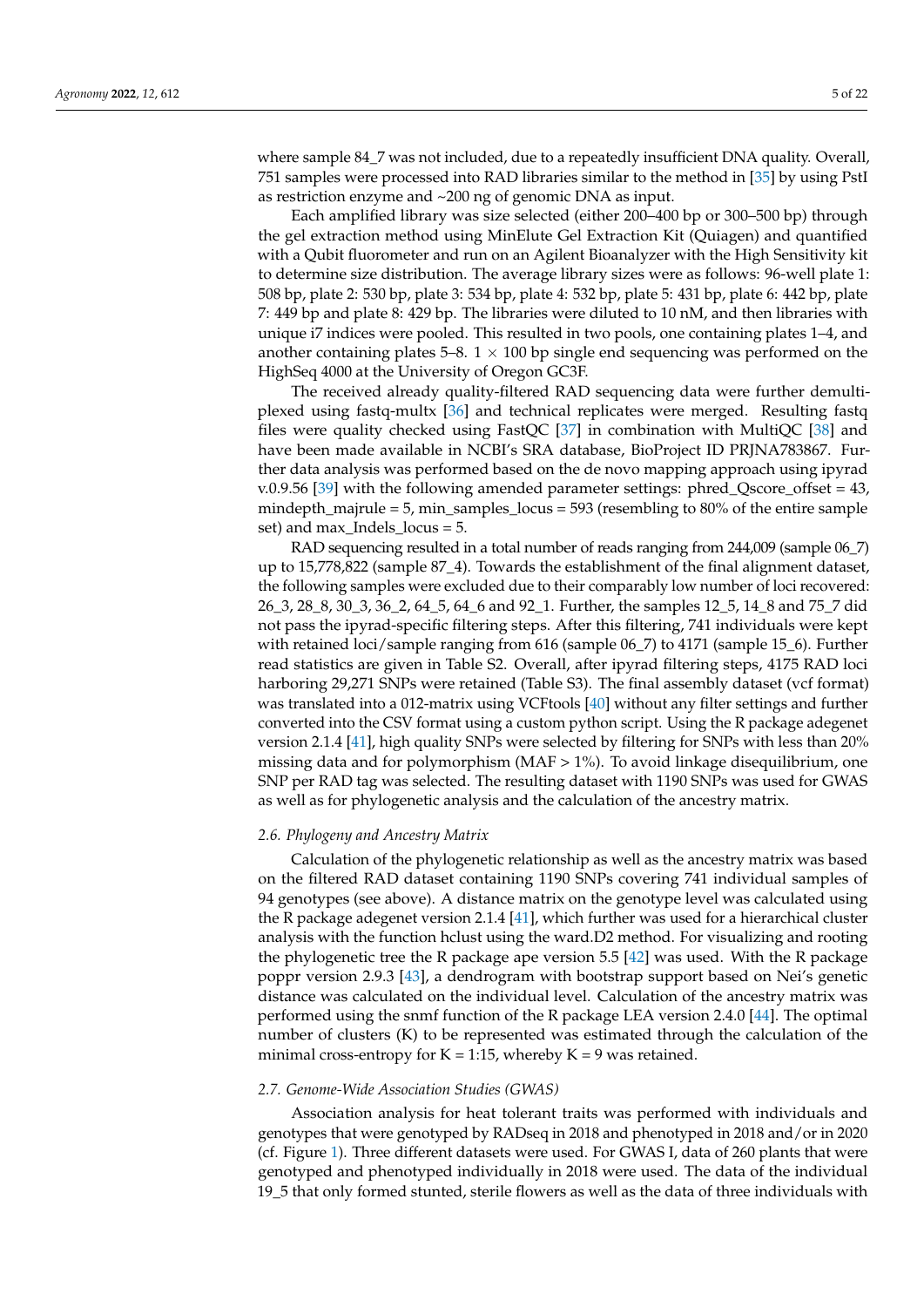low quality genotypic data (12\_5, 84\_7 and 92\_1; as described above) were excluded before the GWAS. In addition, data of 33 accessions that were genotyped and phenotyped in 2018 (trial 2018) as well as 45 genotypes that were genotyped in 2018 and phenotyped in 2020 (trial 2020) were analyzed on the genotype-level (GWAS II). In order to develop a common genotype for the latter two datasets the most common sequence of the eight individuals of each genotype was identified. Loci, for which no clear result could be obtained, were assigned "missing data (NA)". Phenotypic traits that were included in the analysis are described above. Based on the 1190 high-quality SNPs, a GWAS was performed for each of the phenotypic traits individually by latent factor mixed model (lfmm) using the R package LEA version 3.0.0 [\[44\]](#page-20-16). To determine the number of latent factors  $(K)$  the sparse nonnegative matrix factorization (snmf) function and Tracy-Widom test were used. Missing data were imputed by using the snmf function. Each run was repeated five times using the following parameters:  $K = 3$ , 10,000 iterations and 5000 burnin period. The Benjamini–Hochberg procedure was applied and returned candidates with an expected false discovery rate (FDR) of 0.01 [\[45\]](#page-20-17). The SNPs that were significantly associated to phenotypic traits in both trial 2018 and trial 2020 were summarized (GWAS II).

## *2.8. MassARRAY® Design and Genotyping*

The candidate SNPs resulting from the GWAS were complemented with a further 10 SNPs that have already been described to be associated to heat stress tolerance in common bean (cf. Table S4) [\[27,](#page-19-17)[28\]](#page-20-0). For their validation and to establish a SNP panel to estimate the heat tolerance for runner bean, the targeted SNP genotyping approach was applied using Agena's MassARRAY<sup>®</sup> system [\[30\]](#page-20-2). The design of the final MassARRAY<sup>®</sup> Multiplex Assays was performed in two steps (designs) using Design Suite V2.0 (Agena Bioscience) according to the manufacturers' protocol.

Design 1: After extending the RAD tag sequence with the sequence of the best blast hit using NCBI's BLASTn, whereby RAD tags with no hit were excluded, the in silico design of the Multiplex Assays resulted in five plexes of which the first four were chosen for further genotyping. Plex 1 covered 27 SNPs, plex 2 also contained 27, plex 3 20 and plex 4 covered ten SNPs. Plex 5 contained only two SNPs (RAD\_3146\_19 and S1\_205075622) and was not included in the subsequent genotyping.

Design 2: Due to the failure of some SNPs in the genotyping based on Design 1 (no calls, monomorphic calls, calls in the negative control), 28 selected SNPs were redesigned. This time, the RAD tag sequence was extended by the best blast hit using BLASTn in the Phytozome database with the restriction to Fabidae. The subsequent in silico design comprised three plexes of which the first two with 17 and 9 SNPs, respectively, were chosen. Plex 3 contained only one SNP (RAD\_3281\_19) and was omitted. During the in silico design, the SNP RAD\_3773\_1 was marked as "rejected" in all Design 2 versions and was therefore not present in any of the plexes.

The forward, reverse and extend primers were ordered unmodified from Sigma-Aldrich Handels GmbH (Vienna, Austria) and the dilution and extend primer adjustment was optimized for each plex following the manufacturer's instructions. Genotyping was then performed using 1:5 diluted genomic DNA from 26 genotypes (six individuals per genotype, minus three which did not germinate, summing up to a total of 153 samples; cf. Figure [1\)](#page-2-0) where the mass of the extend primer was determined by the MassARRAY<sup>®</sup> MALDI-TOF mass spectrometer at the AIT Austrian Institute of Technology according to the manufacturers protocols. The genotype calls were evaluated and, where necessary, manually adjusted through MassARRAY® TYPER 4.0 software.

## *2.9. SNP Selection and Calculation of Heat Tolerance*

The resulting SNPs were further filtered for polymorphism and the presence of a favorable allele (FA). Polymorphism was verified by the genetic information of the 153 individuals examined by Mass $ARRAY^{\circledast}$ . The FA indicated the allele which was beneficial for pod development under heat stress conditions in both trial years. To determine the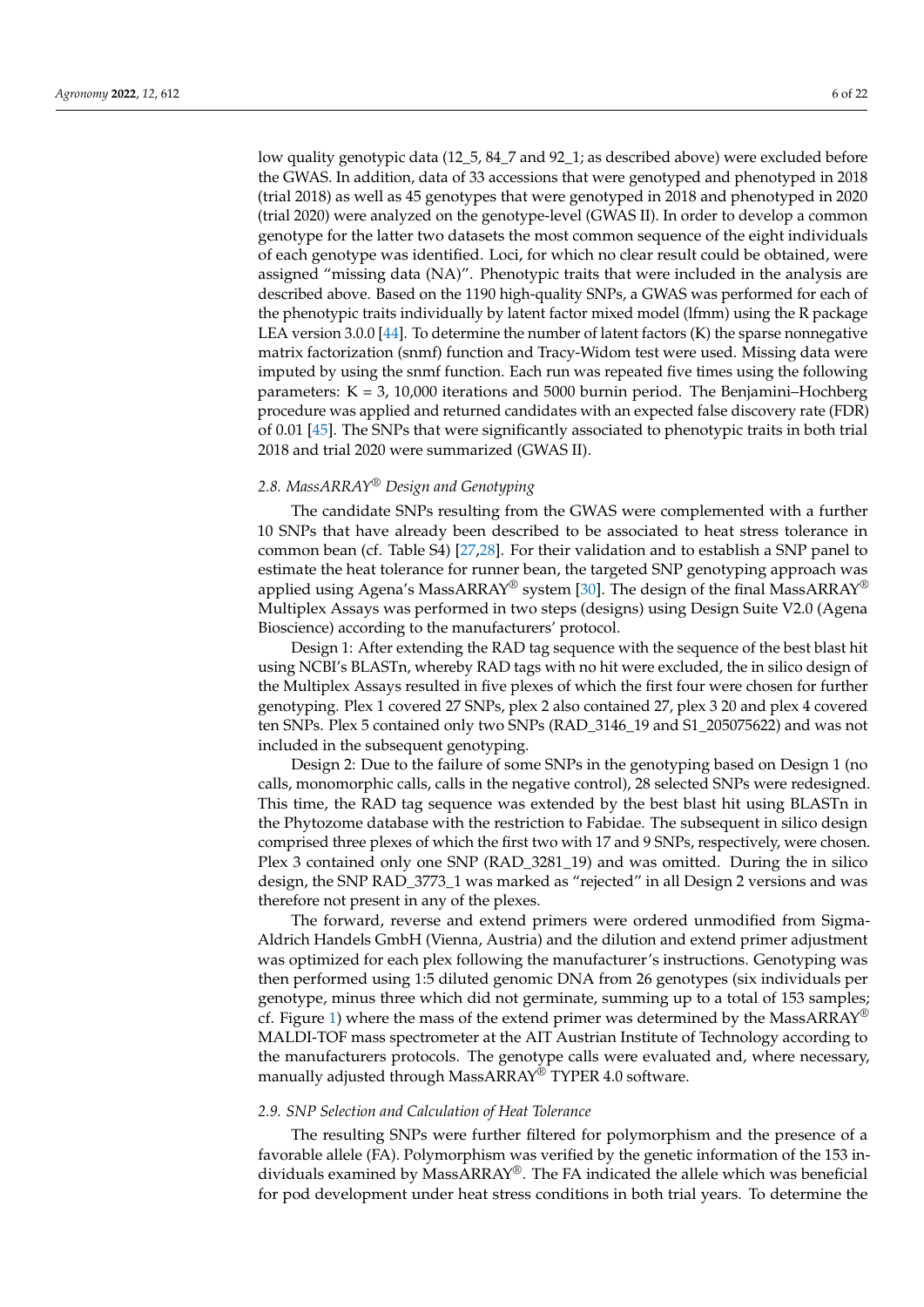FA, the Final\_NoP of the 33 and 64 genotypes tested in the glasshouse trials in 2018 and 2020, respectively, were evaluated. For each genotype, the most common genotype of all biological replicates (including the results of the MassARRAY®) was identified. Boxplots that compared the phenotypic value of the genotypes carrying the reference allele versus the alternate allele were generated by the use of the ggplot2 package of R [\[46\]](#page-20-18). SNP markers were identified if the median in the boxplots resulted in a FA that was beneficial for pod development under heat stress conditions in both trial years. In order to include a sufficient number of SNPs, also SNPs with a FA that was beneficial for pod development in only one year were included if the allele was equally important as the unfavorable allele (UFA) in the second year. Significant differences between groups were calculated by Wilcoxon rank-sum test with the ggsignif package [\[47\]](#page-20-19).

The estimated heat tolerance on the genotype level was calculated based on the genetic information of each individual on the selected 18 SNP markers. Per genotype, both the number of FAs as well as the number of UFAs were counted. Missing values as well as alleles that neither were identified as FA nor as UFA were neglected in this calculation. Out of this, the estimated heat tolerance is represented by the respective ratio of FA to the total number of alleles given in percent.

## **3. Results**

#### *3.1. Plant Development and Heat Stress Reaction*

Formation of flowers and pods on the runner bean plants was observed during both trials. In 2018, first flowers were counted on individuals 35 days after sowing, while the cumulative maximum number of flowers were counted 58 days after sowing (Figure S1). One individual of the genotype 19 only formed stunted, sterile flowers that never developed into pods. In total, ~96% (*n* = 254) of all individuals formed flowers over the course of the glasshouse trials, whereas on ~57% (*n* = 144) of all individuals pods (>5 cm) were observed. From all 33 grown genotypes, only one (genotype 89) failed to form any pods on any of its eight individuals. On average, it took 14 days from the first observation of a flower until the first observation of a pod (>5 cm).

Due to the later sowing date, plant development in 2020 was more rapid. The first flowering individual was noted 27 days after sowing, while the cumulative maximum number of flowers was observed 43 days after sowing (Figure S2). In total, ~83% (*n* = 315) of all individuals formed flowers over the course of the trial, while only  $\sim$ 17% (*n* = 64) of all individuals formed a pod (>5 cm). Since pods of four individuals were stunted at harvest time, the final number of individuals that formed harvestable pods was reduced to  $\sim$ 16% ( $n = 60$ ). In 2020, mini pods (<5 cm) were also counted and documented. Here,  $\sim$ 25% (*n* = 94) of individuals displayed the formation of mini pods over the course of the trial.

In both years, a response of the plants to the heat stress conditions in the glasshouse was observed. In 2018, all genotypes reacted towards the artificially applied heat stress with shedding of flowers, resulting in a rapidly declining number of counted flowers (Figure S1). The counted cumulative number of flowers of all individuals declined from a maximum of 1884 flowers (58 days after sowing) to a minimum of 70 flowers (73 days after sowing) after 17 days of heat stress. In contrast, in 2020, due to continuously elevated daily maximum temperatures, the permanent heat stress condition in the glasshouse led to an overall lower number of flowering individuals as well as a lower number of flowers per individual (Figure S2). The maximum cumulative number of flowers was observed 43 days after sowing where 2197 flowers were counted on all individuals. This decreased to a minimum of 84 flowers at 76 days after sowing. When the daily maximum temperature started to drop (around 80 days after sowing, at the beginning of September), the cumulative number of flowers counted on all individuals started to increase again.

#### *3.2. Phenotypic Diversity*

In both heat stress trials, 2018 and 2020, the documented yield parameters varied greatly between the genotypes. In 2018, the Total\_NoB (total number of beans) ranged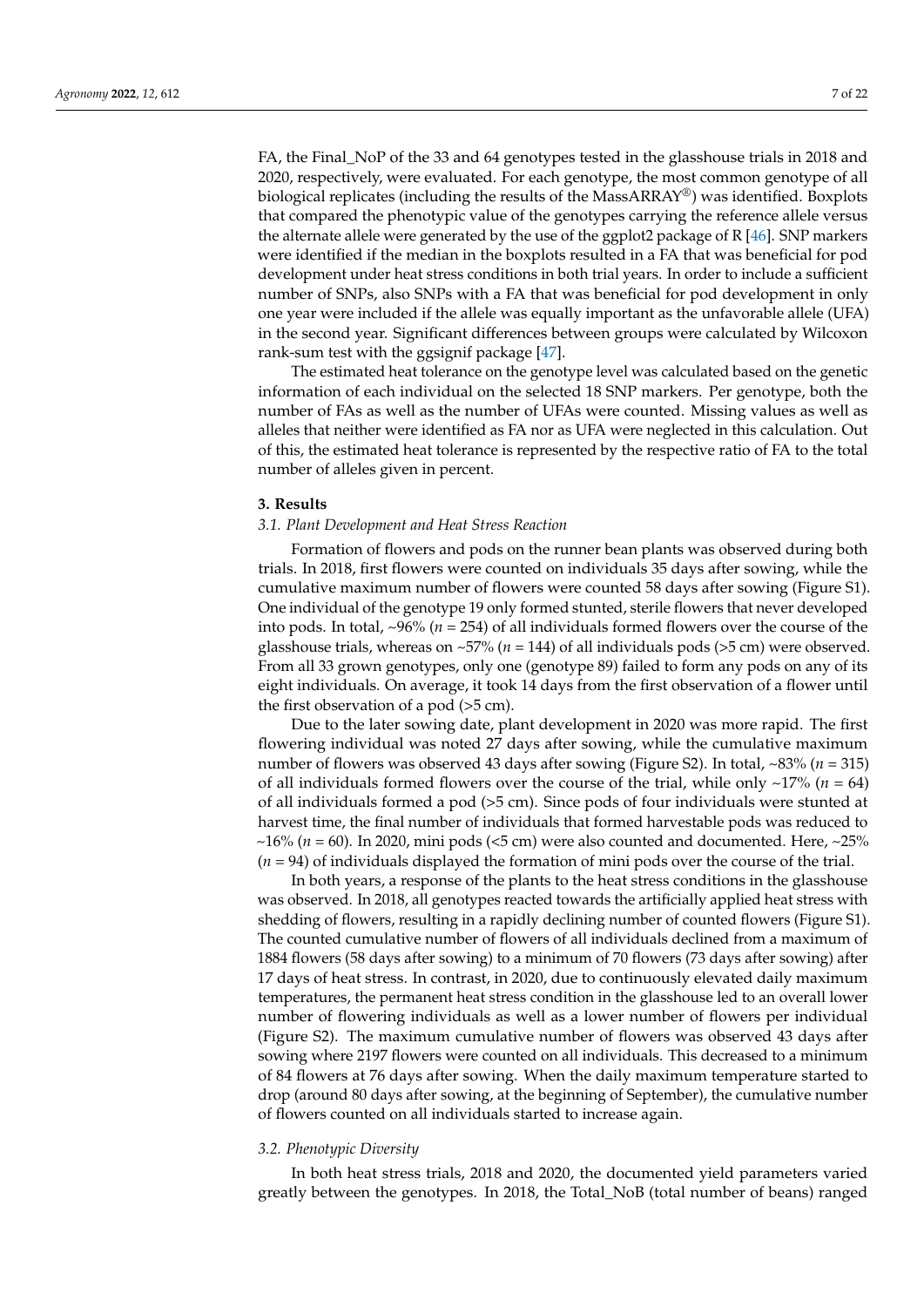from 0 (genotype 89) to 196 (genotype 67), while the W\_B (weight of all beans) ranged from 0 g (genotype 89) to 184.55 g (genotype 82). The W\_per\_B (average weight per bean) also displayed a great variability among genotypes, with the minimum being 0.64 g (genotype 97) and the maximum 1.38 g (genotype 87, cf. Table S1). From all 33 grown genotypes, nine accessions (1, 6, 32, 40, 50, 59, 67, 73 and 82) and one variety (93) developed more beans under heat stress conditions than the reference variety Bonela (88) (Figure [2\)](#page-7-0).

<span id="page-7-0"></span>

**Figure 2.** Final\_NoP (final number of pods) and Total\_NoB (total number of beans) for each genotype at the end of the 2018 heat stress trial. Genotypes with a higher Total\_NoB in 2018 than the reference variety Bonela (orange, 88) are colored in purple, while genotypes 32, 67 and 82 that developed more beans than Bonela in 2018 and 2020 are marked in green (cf. Figure [3\)](#page-7-1).

<span id="page-7-1"></span>

**Figure 3.** Final\_NoP (final number of pods) and Total\_NoB (total number of beans) for each genotype at the end of the 2020 heat stress trial. Genotypes with a higher Total\_NoB than the reference variety Bonela (orange, 88) in 2020 are colored in purple, while genotypes 32, 67 and 82 that developed more beans than Bonela in 2018 and 2020 are marked in green (cf. Figure [2\)](#page-7-0).

A similar variability in phenotypic diversity could also be observed in 2020, albeit the prolonged and continuous heat stress resulted in generally lower overall values for the assessed yield parameters: Final\_NoP (final number of pods) at the end of the trial and Total\_NoB (total number of beans) harvested. In this trial, 27 genotypes failed to grow any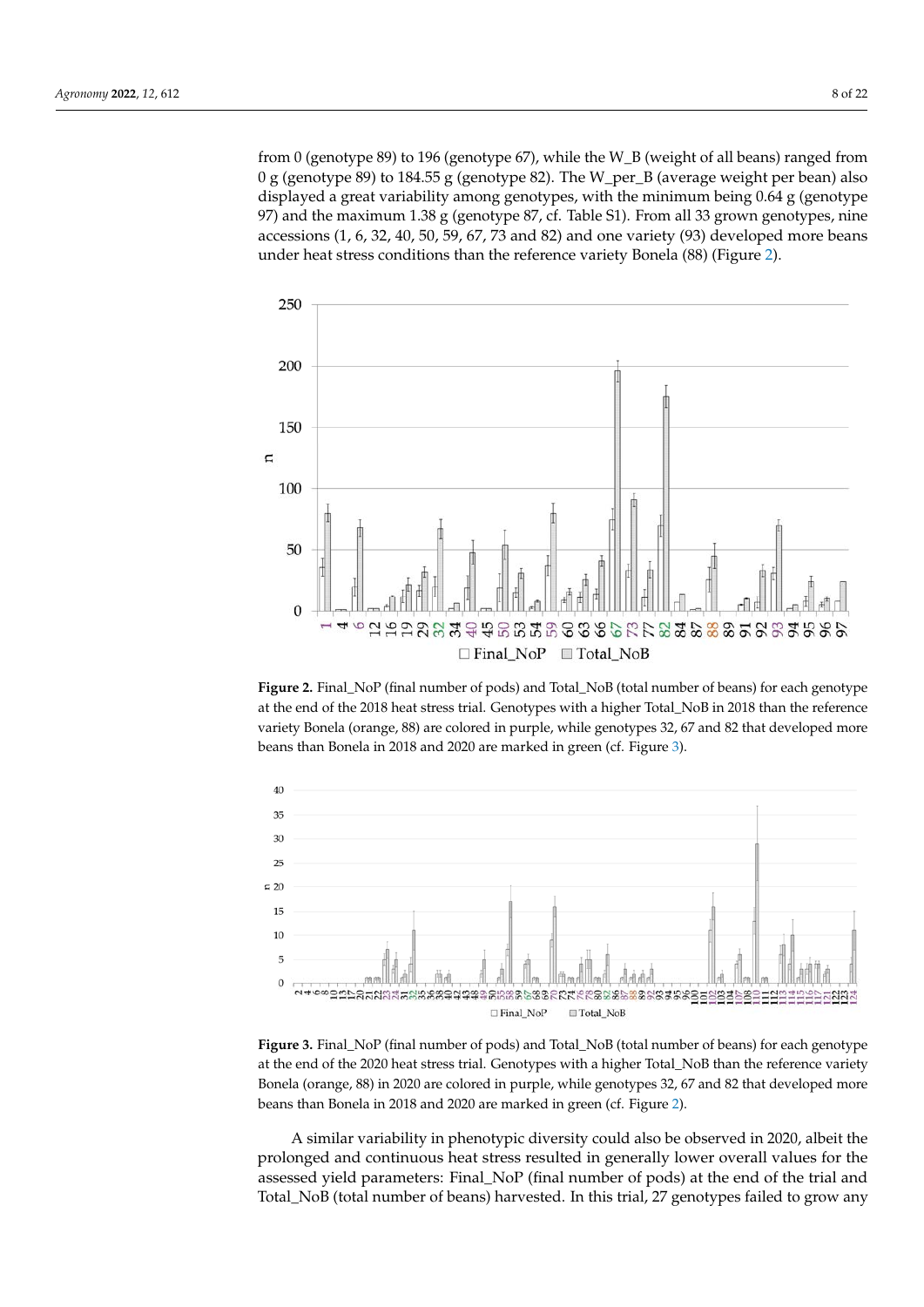harvestable beans, while the maximum total number of beans harvested from any genotype was 29 (genotype 110) (Figure [3\)](#page-7-1). Consequently, the measured W\_B was considerably lower than in the 2018 trial. Here, a maximum value of only 26.76 g (genotype 110) was reached, which accounts for only about 15% of the maximum yield reached in 2018 (cf. Table S1). Overall, 19 accessions, one breeding line (124) and three varieties (70, 87 and 92) developed more beans than the reference variety Bonela (88) under heat stress conditions (Figure [3\)](#page-7-1). Three accessions (32, 67 and 82) grew more beans in both trials than Bonela. As expected, the trait Final\_NoP correlated well with Total\_NoB as can be seen by the Spearman correlation coefficient of 0.98 across all phenotypic data on genotype level  $(p < 0.001)$ ; Figure S3).

## *3.3. Phylogenetic Relationship*

After the analysis of the RADseq data (cf. Table S2) and respective filtering of the SNP dataset (see Section [2\)](#page-1-0), the calculation of the phylogenetic relationship on the genotype level was performed by using the final dataset of one SNP per RAD locus (in total 1190 SNPs) and the ward.D2 clustering method. Rooted by the outgroup genotype 77, which has its origin in China, a clustering of the accessions according to their collection site can be seen, e.g., accessions 71–73 collected in Stadtschlaining and accessions 21–27 from Vogau (Figure [4,](#page-9-0) Table S1). In addition, all genotypes of European origin but with a collection site outside Austria (67–70, 84, 91, 92, 97) are located close together in the upper part of the tree. With regard to the included varieties, Bonela (88) was located on the same branch as the varieties Hara (93) and Melange (87); Choco (94), Hellviolette (95) and Aldrian (96) clustered well together, likely mirroring their breeding history, since all six varieties were selected/bred out of traditional Styrian landraces. However, clustering according to focal traits was not observed, as can be seen for Total\_NoB: Genotypes performing better than the reference variety Bonela (88) in the years 2018 or 2020 are highlighted in purple, and the three genotypes 32, 67 and 82 that produced more beans than Bonela in both trial years are highlighted in green. The ancestry matrix was calculated with the value  $K = 9$ , which was chosen after evaluation of the minimal cross-entropy (data not shown). Overall, the ancestry matrix supports the clustering represented by the phylogenetic tree.

To get a deeper insight into the intra- and inter-accession genetic diversity as well as to identify potential duplicates in the herein analyzed germplasm collection, a dendrogram on the individual level was calculated (Figure S4). With this methodological approach, we could identify 22 "pure" genotypes, where all individuals appeared to be exclusively on one branch, including the accessions 01, 02, 07, 12, 27, 29, 30, 43, 44, 49, 50, 55, 58, 60, 64, 71, 72, 74, 77, 85 and 86, and the variety 92 (Lady Di). All the other genotypes were intermixed to a greater or lesser extent, often in concordance with their geographical origin or breeding history (as already described above, cf. Figure [4\)](#page-9-0). For example, the accessions 04 and 05 appeared next to each other on one super-branch, but their individuals are not clearly separated from each other. Both accessions share the same collection origin in Wolfsberg, Austria, and are characterized by the same seed color (cf. Table S1). In contrast, examples of intermixture of two accessions with different collection origins were also identified, e.g., 06 and 20 (collection site 5 km apart) or 36 and 39 (~25 km apart). Interestingly, with regard to the varieties, Lady Di (92) is among itself well separated on one branch, but embedded in the variety Prijswinner (97), which could be explained by their common breeding history in the Netherlands. Worth mentioning is also the close relationship of the dwarf variety 91 (Hestia, the Netherlands) with the accession 69 (denominated as variety Preisgewinner originating from the former German Democratic Republic (GDR)) and the dwarf variety 70 (Hammond's Dwarf Scarlet of unknown origin). Astonishingly, although having the same name, Prijswinner or Preisgewinner, respectively, the variety 97 and the accession 69 were not characterized by genetic similarity. However, what appeared to be closely related (on one branch) were some individuals of the varieties Choco (94), Hellviolette (95) and Aldrian (96) together with Bonela (88), highlighting a breeder's impact on the genetics of the plant material (see also above, cf. Figure [4\)](#page-9-0). Actually, Bonela, although a highly used variety, showed a very high diversity as individuals were widely spread all over the tree.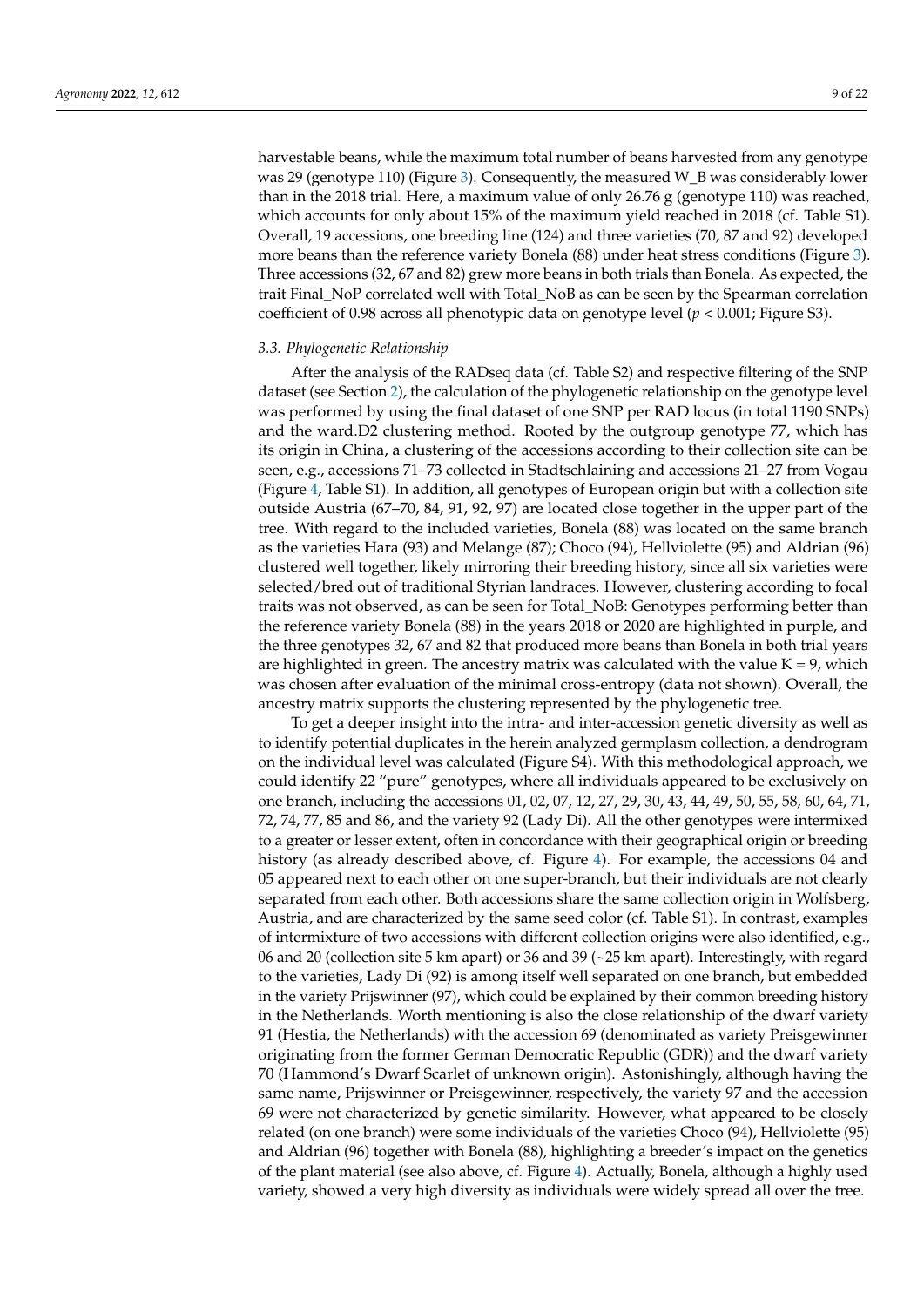

<span id="page-9-0"></span>

**Figure 4.** Phylogenetic tree and ancestry matrix (based on  $K = 9$ ) of 94 genotypes (comprising 741 individuals) genotyped in the 2018 trial based on 1190 SNPs. Highlighted (enlarged and colorized labels) genotypes showed a better value for the trait Total\_NoB (total number of beans) compared to the reference genotype Bonela (88, in orange) either in the year 2018 or 2020 (purple). Genotypes 32, 67 and 82 that were better than Bonela in both years are marked in green. The genotype 77 of Chinese origin was defined as outgroup and is located at the bottom of the phylogenetic tree.

## *3.4. Results of Genome-Wide Association Studies (GWAS)*

The association analysis of the genotypes to the different target traits resulted in a total of 148 SNPs in the 2018 trial (33 genotypes) and 182 SNPs in the 2020 trial (45 genotypes) based on the significance level  $p < 0.01$  (Table [1,](#page-10-0) Figure [5\)](#page-10-1). In 2018, the most associations were found to the trait W\_per\_B, while in 2020 the trait Total\_NoB was associated the most (Table [1\)](#page-10-0). Sixty-five SNPs were detected considering both trials (GWAS II) with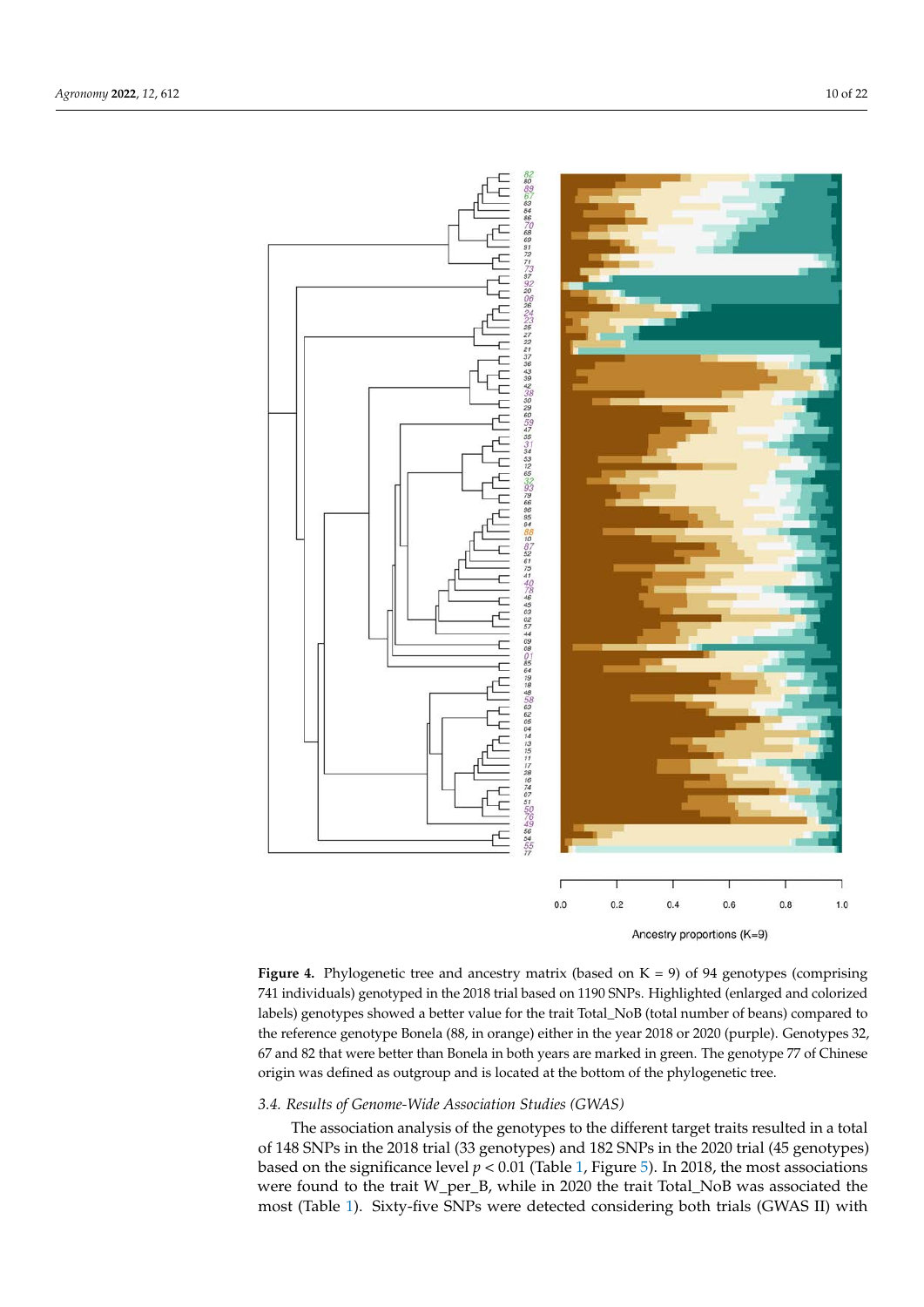<span id="page-10-2"></span>22 SNPs consistently associated to the same trait. For example, for W\_per\_B 13 and for Total\_NoF five significant SNPs were identified in both years. In addition, the GWAS of the 260 individual samples (GWAS I) resulted in seven SNPs significantly associated to three phenotypic traits: six to Final\_NoP, one additionally to Total\_NoB and one to W\_per\_B. Together with the 65 SNPs that were obtained from GWAS II, those seven SNPs obtained from GWAS I were further used for marker development, resulting in a total of 72 SNPs obtained from both GWAS (Figure [5\)](#page-10-1).

<span id="page-10-0"></span>**Table 1.** Number of significant associations obtained by GWAS for the different phenotypic traits measured for runner bean genotypes under heat stress conditions in two different glasshouse trials in 2018 and 2020. Three traits were measured in relation to flowers, two minipod-traits, three pod-related traits, and four traits concerning beans. In trial 2018, 33 genotypes were considered for association analysis, in trial 2020 45 genotypes were considered. GWAS II reflects common associations from trial 2018 and 2020. In GWAS I 260 plants were considered for association analysis. The summarized number of associations to gene regions and the according number of associated SNPs (in brackets) are given in the last row. *NA*: Not applicable.

| <b>Trait Group</b> | Trait-ID    | <b>Trait Explanation</b>                                                                       | <b>Trial 2018</b> | <b>Trial 2020</b> | <b>GWAS II</b> | <b>GWASI</b>     |
|--------------------|-------------|------------------------------------------------------------------------------------------------|-------------------|-------------------|----------------|------------------|
|                    | %_F_Ind     | Percentage of individuals of one genotype<br>that flower                                       | NA                | 31                | NA             | NA               |
| Flowers            | Total MaxF  | The highest number of flowers observed on<br>one day over the course of the trial              | 29                | 18                | 3              | $\boldsymbol{0}$ |
|                    | Total_NoF   | The sum of all flowers counted over the<br>course of the trial                                 | 27                | 18                | 5              | $\boldsymbol{0}$ |
|                    | Final_NoMP  | The final number of mini pods $(<5 \text{ cm})$<br>harvested at the end of the trial           | NA                | 32                | NA             | NA               |
| Minipods           | Total_MaxMP | The highest number of mini pods (<5 cm)<br>observed on one day over the course of the<br>trial | NA                | 36                | NA             | NA               |
|                    | %_P_Ind     | Percentage of individuals of one genotype<br>that had formed pods (>5 cm)                      | NA                | 45                | NA             | NA               |
| Pods               | Final_NoP   | The final number of pods (>5 cm) harvested<br>at the end of the trial                          | 18                | 48                | 3              | 6                |
|                    | Total MaxP  | The highest number of pods $(>5$ cm)<br>observed on one day over the course of the<br>trial    | 15                | 48                | $\mathbf{1}$   | $\mathbf{0}$     |
|                    | NoB_per_P   | The average number of beans per pod<br>(>5 cm) harvested at the end of the trial               | 20                | 21                | $\overline{2}$ | NA               |
|                    | Total NoB   | The total number of beans harvested at the<br>end of the trial                                 | 20                | 62                | 1              | 1                |
| Beans              | $W_B$       | The weight of all beans harvested for all<br>individuals of one genotype                       | 19                | 52                | $\mathbf{1}$   | NA               |
|                    | W_per_B     | The average weight per bean harvested at<br>the end of the trial                               | 87                | 33                | 13             | 1                |
|                    |             | Total associations (number of SNPs)                                                            | 235 (148)         | 444 (182)         | 29(22)         | 8(7)             |

<span id="page-10-1"></span>

**Figure 5.** SNPs selection process. **Left**: The collection of SNPs by GWAS I + II and literature (cf. Table S4). **Right**: Subsequent filtering steps during MassARRAY® genotyping.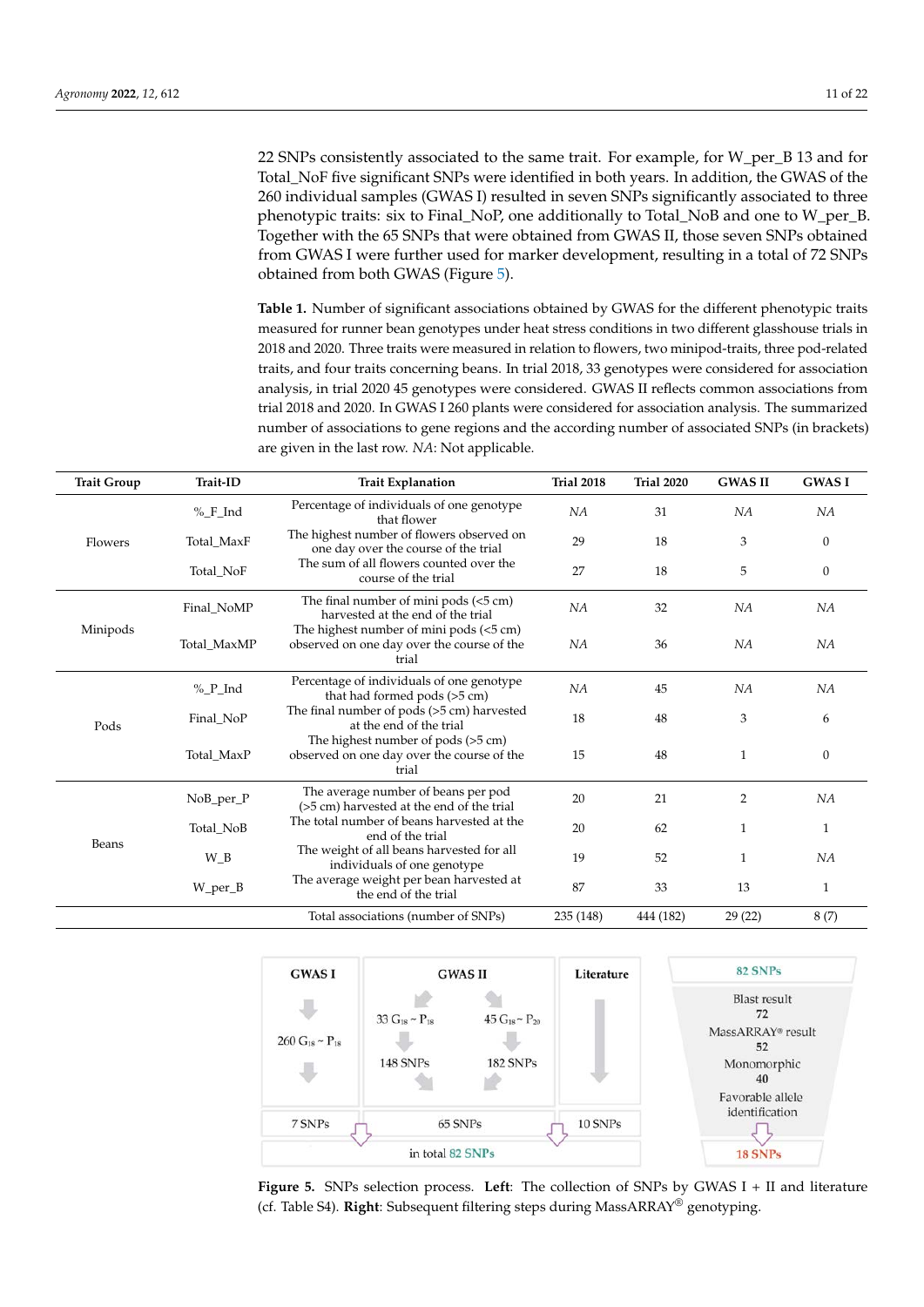## *3.5. Selection of SNPs*

The identified 72 associated SNPs were further complemented with ten SNPs described in the literature to be associated to heat stress tolerance in common bean (cf. Table S4). In the next step, the 82 SNPs were filtered for their application with the MassARRAY<sup>®</sup> system. In the first step of the selection process, ten RAD sequences were filtered out, because no similarity to Fabidae was found after blasting (Figure [5\)](#page-10-1). Further 20 SNPs were discarded, because they had to be excluded in the MassARRAY® design process, including four SNPs from the literature. In the frame of initial MassARRAY® tests, six SNPs each from the GWAS analysis and literature were identified to be monomorphic and were thus excluded from further analysis. From the resulting 40 SNPs, additional 22 SNPs were excluded because no allele could be identified that was beneficial for pod development in both trial years.

## *3.6. Characterisation of Selected SNPs*

Finally, 18 SNPs were identified that were associated to phenotypic traits under heat stress conditions and carrying a favorable allele (FA) leading to a higher number of pods and beans compared to the unfavorable allele (UFA) in both trial years (Figure [5\)](#page-10-1). Resulting from the BLAST search against Fabidae, the most sequence similarities were found for genes of common bean, as well as adzuki bean (*Vigna angularis* var. *angularis* (Willd.) Ohwi and H. Ohashi) and cowpea (*Vigna unguiculata* (L.) Walp., Table [2\)](#page-12-0). Only for half of the SNP loci a functional annotation based on gene ontology (GO) was documented, reaching from calcium- and zinc-ion binding, protein transport, beta-galactosidase activity to ATP binding, photosystem II assembly, and defense response to fungus.

16 SNPs originated from GWAS II, while two SNPs originated from the individual analysis of the 260 plants grown in 2018 (GWAS I, Table [2,](#page-12-0) Figure [5\)](#page-10-1). Thirteen SNPs were associated to a different number and kind of phenotypic traits across the two trial years, but five SNPs were identified to be significantly associated to a minimum of one identical phenotypic trait as highlighted in bold (Table [2\)](#page-12-0): RAD\_414\_35, RAD\_611\_31, RAD\_1289\_78, RAD\_1534\_20 and RAD\_2341\_68. RAD\_414\_35 was outstanding, since it was significantly associated to five identical phenotypic traits in 2018 and 2020.

In our study, alleles with a positive effect on an increased Final\_NoP were defined as FAs, whereas those that resulted in a decrease in Final\_NoP were defined as UFAs (Figures S5–S22). Among the FAs, RAD\_414\_35, RAD\_1199\_80 and RAD\_1534\_20 exhibited significantly higher numbers of pods compared with the UFAs in at least one year of the trials (Figure [6\)](#page-14-0). For example, genotypes harboring the FA of RAD\_1534\_20 developed on average 2.58 pods in 2020, while genotypes with the UFA developed only 0.7 pods.

#### *3.7. Estimation of Heat Tolerance*

Based on the cumulated number of FAs that were present on those 18 SNP markers, the estimated heat tolerance for each genotype was calculated. Across all 113 genotypes that were genotyped by RADseq and/or MassARRAY®, the estimated heat tolerance ranged from a minimum of 27% to a maximum of 81%, with a mean of 53%. In 2018, the average heat tolerance across all 33 phenotyped genotypes was 54%, and the average number of beans was 40 (Figure [7a](#page-14-1)). Most of the genotypes with an above-average number of pods also had an above-average estimated heat tolerance. The same trend can be seen for the 64 genotypes analyzed in the 2020 trials, where the average number of beans was three and the estimated average heat tolerance 54% (Figure [7b](#page-14-1)). The reference variety Bonela (88) had an average estimated heat tolerance of 56%, however, in 2018 a slight above-average, but in 2020 a below-average number of beans. The accessions 67, 32 and 82 yielded above average in both years. They had an estimated heat tolerance of 62%, 63% and 81%, respectively. The accessions 110 and 102 were only observed in 2020, where they showed a particularly high yield. Their heat tolerance was estimated to be 60% and 75%, respectively. Thirty-three accessions were not phenotyped in the glasshouse trials, more than half of them (*n* = 17) had an estimated heat tolerance of more than 53%, seven with >60% (cf. Table S1).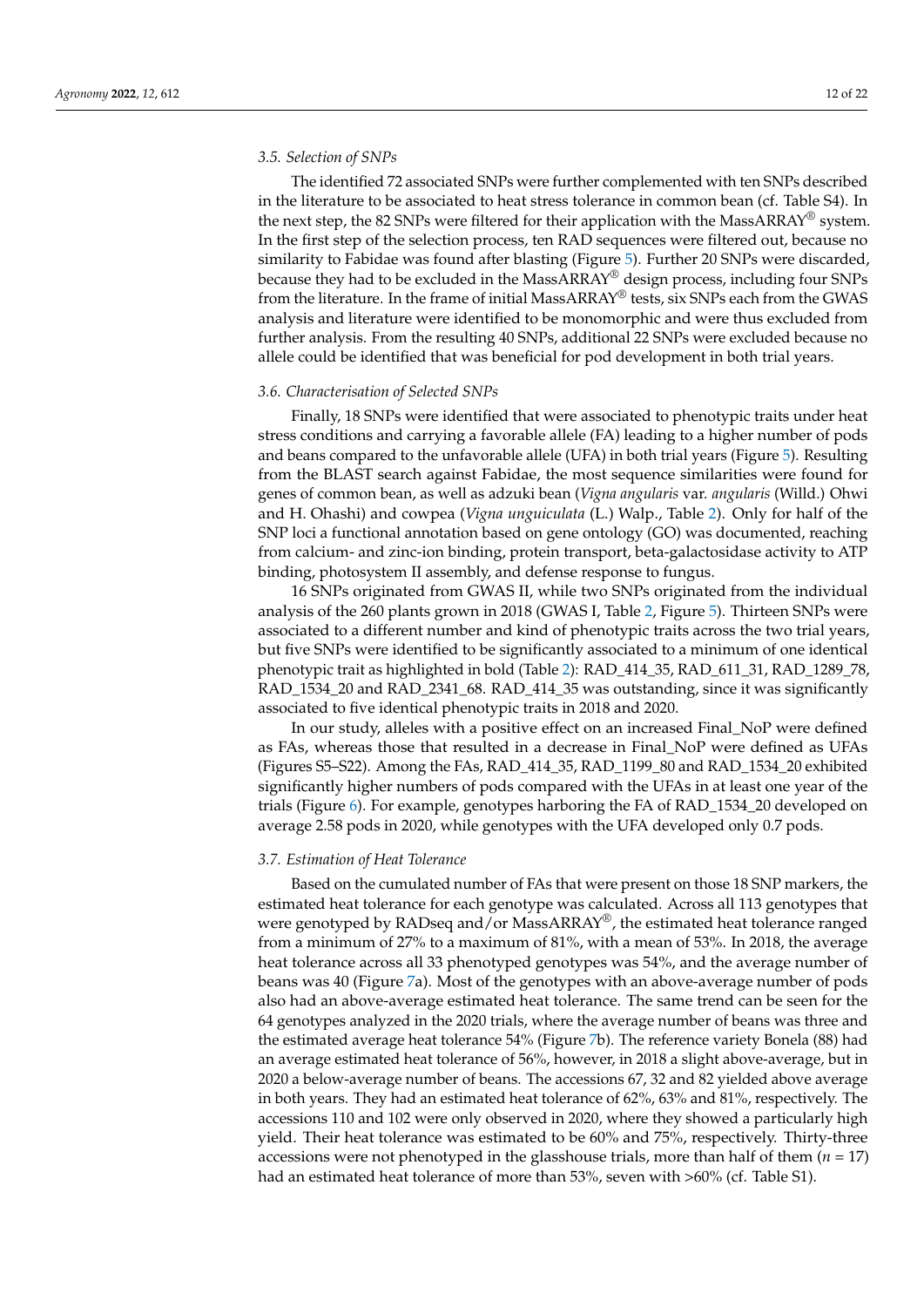Table 2. Details of the final 18 SNPs associated to heat stress either from GWAS I or GWAS II. The associated traits are depicted for both years, 2018 and 2019, whereby traits that were associated in both years are highlighted in bold. For each SNP the two possible alleles are given, whereby the favorable allele (FA) is mentioned first. Further, each SNP is characterized by the best BLAST hit, by the protein that is encoded by the sequence, and finally by the molecular and biological function annotation by Uniprot. The explanation of the abbreviation of each trait is given in Table [1.](#page-10-2) *NA*: Not applicable.

<span id="page-12-0"></span>

| <b>SNP</b>  | <b>GWAS</b>          | <b>Associated Traits 2018</b>                          | <b>Associated Traits 2020</b>                                                                                                                    | <b>Alleles</b> | <b>BLAST</b>                                                                                               | Protein                                 | <b>Molecular Function</b>                                               | <b>Biological Function</b>       |
|-------------|----------------------|--------------------------------------------------------|--------------------------------------------------------------------------------------------------------------------------------------------------|----------------|------------------------------------------------------------------------------------------------------------|-----------------------------------------|-------------------------------------------------------------------------|----------------------------------|
| RAD 220 83  | $\mathbf{I}$         | W_per_B                                                | % P Ind, Final NoP,<br>Total_MaxP, NoB_per_P,<br>Total NoB, W B                                                                                  | C/G            | Vigna angularis var.<br>angularis DNA,<br>chromosome 10, Range 1:<br>3,212,827 to 3,212,913                |                                         |                                                                         |                                  |
| RAD 414 35  | $\scriptstyle\rm II$ | Final NoP, Total MaxP,<br>NoB_per_P, Total_NoB,<br>W B | % P Ind, Final NoP,<br>Total MaxP,<br>NoB_per_P, Total_NoB,<br>$W_B$                                                                             | C/G            | PHAVU_001G030000g                                                                                          | aspartyl-tRNA<br>synthetase             | aspartate-tRNA<br>ligase activity; ATP<br>binding; DNA<br>binding       | aspartyl-tRNA<br>aminoacylation  |
| RAD 611 31  | П                    | $W_{per}B$                                             | $W_{per\_B}$                                                                                                                                     | T/C            | PHAVU_005G108600g                                                                                          | uncharacterized<br>protein              |                                                                         | photosystem II<br>assembly       |
| RAD_1199_80 | $\rm II$             | NoB_per_P                                              | %F_Ind                                                                                                                                           | T/A            | PHAVU_008G292100g                                                                                          | uncharacterized<br>protein              | calcium ion binding                                                     |                                  |
| RAD 1289 78 | $\scriptstyle\rm II$ | Total_NoF, NoB_per_P,<br>$W_{per}B$                    | W_per_B                                                                                                                                          | A/C            | Vigna unguiculata cultivar<br>Xiabao 2 chromosome<br>Vu03, Range 1:<br>70,689,604 to 70,689,680            |                                         |                                                                         |                                  |
| RAD_1340_7  | $\mathbf{I}$         | NoB_per_P                                              | Total_MaxMP, Final_NoP,<br>Total MaxP, Total NoB                                                                                                 | A/G            | Vigna unguiculata cultivar<br>Xiabao 2 chromosome<br>Vu04, Range 1:<br>7,129,018 to 7,129,088              |                                         |                                                                         |                                  |
| RAD_1525_41 | П                    | W_per_B                                                | Final_NoMP,<br>Total_MaxMP                                                                                                                       | A/C            | PHAVU_009G248400g                                                                                          | uncharacterized<br>protein              | ATPase-coupled<br>transmembrane<br>transporter activity;<br>ATP binding |                                  |
| RAD_1534_20 | П                    | Total_MaxF, W_per_B                                    | % F_Ind, Total_MaxF,<br>Total NoF, Final NoMP,<br>Total_MaxMP, %_P_Ind,<br>Final_NoP, Total_MaxP,<br>NoB_per_P, Total_NoB,<br>$W_B$ , $W_p$ er_B | T/A            | PHAVU_007G000900g                                                                                          | Exocyst subunit<br>Exo70 family protein |                                                                         | exocytosis; protein<br>transport |
| RAD_2111_42 | П                    | Total NoF                                              | %F_Ind                                                                                                                                           | T/A            | Vigna unguiculata cultivar<br>Xiabao 2 chromosome<br>Vu <sub>11</sub> , Range 1:<br>4,515,333 to 4,515,417 |                                         |                                                                         |                                  |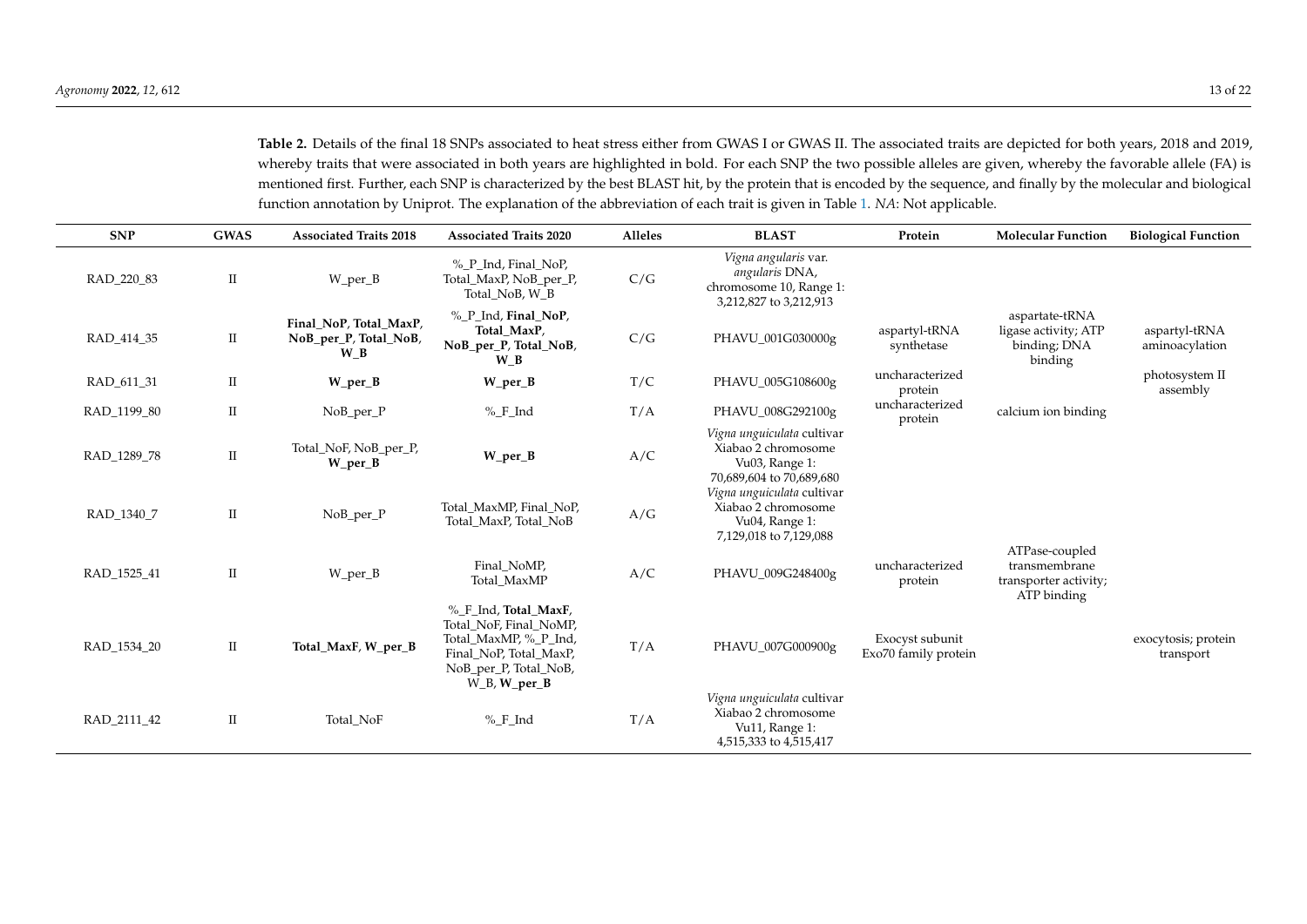**Table 2.** *Cont.*

| <b>SNP</b>  | <b>GWAS</b> | <b>Associated Traits 2018</b>            | <b>Associated Traits 2020</b>                | Alleles | <b>BLAST</b>                                                                                               | Protein                                              | <b>Molecular Function</b>                                  | <b>Biological Function</b>                                             |
|-------------|-------------|------------------------------------------|----------------------------------------------|---------|------------------------------------------------------------------------------------------------------------|------------------------------------------------------|------------------------------------------------------------|------------------------------------------------------------------------|
| RAD 2341 68 | $\rm II$    | Total_MaxF, Total_NoF,<br>Final_NoP, W_B | % F_Ind, Total_MaxF,<br>Total NoF, Final NoP | C/T     | PHAVU_010G032700g                                                                                          | protein transport<br>protein SEC23                   | zinc ion binding                                           | COPII-coated vesicle<br>budding;<br>intracellular protein<br>transport |
| RAD_2589_39 | $\rm II$    | W_per_B                                  | Final_NoMP                                   | T/C     | Vigna angularis var.<br>angularis DNA,<br>chromosome 8, Range 1:<br>13,616,071 to 13,616,149               |                                                      |                                                            |                                                                        |
| RAD_3146_19 | $\rm II$    | NoB_per_P, W_per_B                       | Total MaxF, Total NoF,<br>Total MaxMP        | C/T     | PHAVU_003G137000g                                                                                          | beta-galactosidase                                   | beta-galactosidase<br>activity;<br>carbohydrate<br>binding | carbohydrate<br>metabolic process                                      |
| RAD 3232 18 | $\rm II$    | W_per_B                                  | %_P_Ind, Final_NoP,<br>Total_MaxP            | T/C     | Vigna unguiculata cultivar<br>Xiabao 2 chromosome<br>LG9, Range 1:<br>25,868,642 to 25,868,730             |                                                      |                                                            |                                                                        |
| RAD 3235 24 | $\rm II$    | $W_B$                                    | Final_NoMP,<br>Total MaxMP                   | T/C     | Vigna unguiculata<br>vacuolar protein<br>sorting-associated<br>protein 54, chloroplastic<br>(LOC114163195) | vacuolar protein<br>sorting-associated<br>protein 54 |                                                            | endocytic recycling;<br>retrograde transport,<br>endosome to Golgi     |
| RAD_3342_71 | $\rm{II}$   | Total_MaxF, Total_NoF                    | $%$ <sub>-F</sub> _Ind                       | G/T     | Vigna unguiculata cultivar<br>Xiabao 2 chromosome<br>Vu03, Range 1:<br>80,449,805 to 80,449,873            |                                                      |                                                            |                                                                        |
| RAD 3432 30 |             | W_per_B                                  | NA                                           | A/G     | Vigna angularis var.<br>angularis DNA,<br>chromosome 8, Range 1:<br>14,570,377 to 14,570,462               |                                                      |                                                            |                                                                        |
| RAD_3517_34 |             | Final_NoP                                | NA                                           | C/T     | PHAVU_001G190500g                                                                                          | uncharacterized<br>protein                           |                                                            |                                                                        |
| RAD_4014_50 | $\rm II$    | W_per_B                                  | %_F_Ind                                      | G/C     | PHAVU_002G205700g                                                                                          | uncharacterized<br>protein                           |                                                            | defense response<br>to fungus                                          |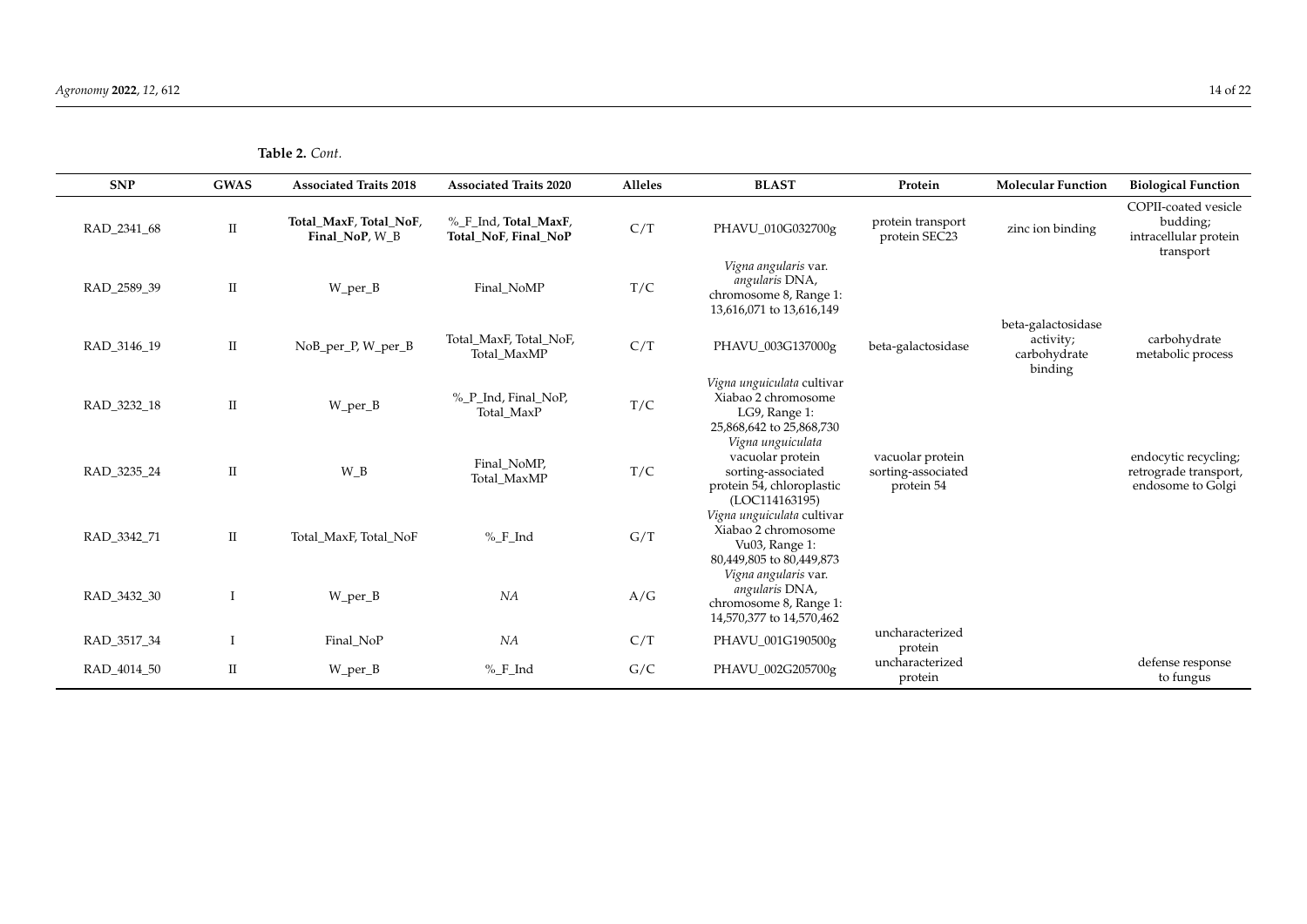<span id="page-14-0"></span>

**Figure 6.** Boxplots (25–75th percentile; center line, median) showing the phenotypic differences in **Figure 6.** Boxplots (25–75th percentile; center line, median) showing the phenotypic differences in  $\frac{1}{\sqrt{2}}$  (final number of pods) between genotypes with favorable alleles (FAS) and genotypes with favorable alleles (FAS) and genotypes with  $\frac{1}{\sqrt{2}}$ Final\_NoP (final number of pods) between genotypes with favorable alleles (FAs) and genotypes with unfavorable alleles (UFAs) on selected SNPs as observed in glasshouse heat stress trials in  $R$ 2018 (33 genotypes) and 2020 (64 genotypes). (**a**) RAD\_414\_35, **(b**) RAD\_1199\_80, **(c**) RAD\_1534\_20, *3.7. Estimation of Heat Tolerance* \*\* =  $p < 0.01$ , \* =  $p < 0.05$ , NS =  $p > 0.05$ . (d) RAD\_3235\_24. Significant differences between groups were calculated by Wilcoxon rank-sum test.  $\mu$  aneles (OTAS) on selected  $\beta$ NTS as observed in glasshouse heat stres  $\sim$   $\sim$   $\sim$ 

<span id="page-14-1"></span>

**Figure 7.** Scatter plot showing the Total\_NoB (total number of beans) and estimated heat tolerance **Figure 7.** Scatter plot showing the Total\_NoB (total number of beans) and estimated heat tolerance of (a) 33 genotypes phenotyped in 2018, and (b) 64 genotypes phenotyped in 2020. Average estimated  $B_{\text{total}}$  are labeled. Genomic discreted. Genomic phenotypes that descripes dimensional booms than heat tolerance and Total\_NoB are indicated. All genotypes that developed more beans than Bonela are labeled. Genotypes that were phenotyped in both years are enlarged. Reference variety Bonela (88) is colored in orange, genotypes with a higher Total\_NoB either in 2018 or 2020 are colored in purple, and **4. Discussion** genotypes 32, 67 and 82 that developed more beans than Bonela in both years are marked in green.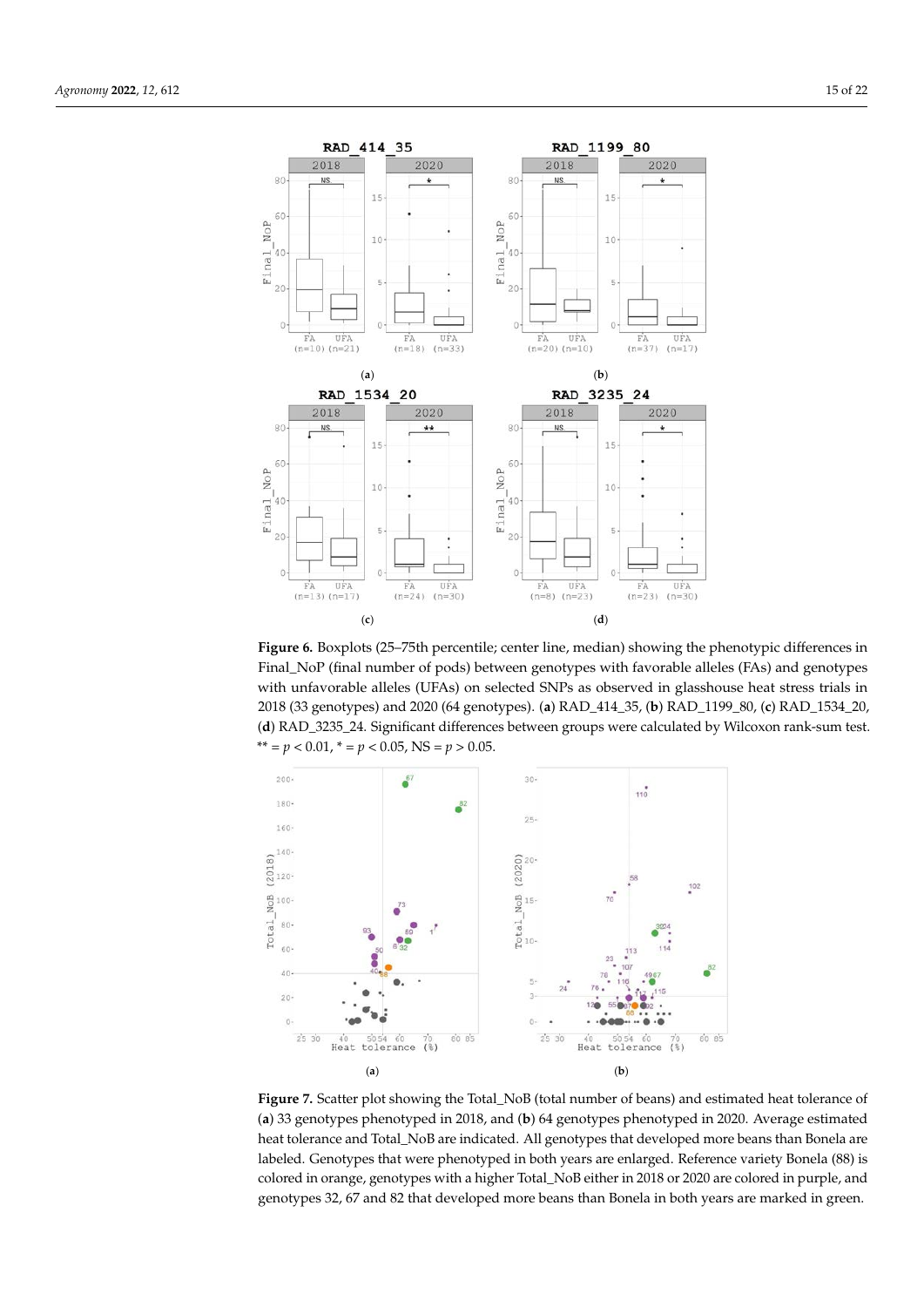## **4. Discussion**

The globally experienced detrimental consequences of the climate crisis to agricultural productivity make it necessary to develop varieties that are better adapted to the changing climatic conditions [\[17\]](#page-19-9). The negative effects of heat stress have been comprehensively described for common bean [\[12–](#page-19-6)[15\]](#page-19-7). Our observations revealed similar reactions in runner bean when the temperature exceeded 32 °C, in particular flower shedding (cf. Figures S1 and S2). As this phenomenon causes major yield losses in hot summers, farmers need better adapted varieties that produce stable yields even under elevated temperatures.

## *4.1. Genetic Diversity Analysis for Gene Bank Management and Breeding*

Plant genetic resources (PGRs) can contribute to tackle climate crisis-related challenges [\[30\]](#page-20-2). Effective incorporation of PGRs into plant breeding programs, however, requires that they are characterized, described and maintained using state-of-the-art methods [\[32,](#page-20-4)[33\]](#page-20-5). Due to their high phenotypic and genetic variability, they may be used to develop better adapted varieties and contribute to the development of markers by linking loci to important traits in genome-wide association studies (GWAS). Gene banks have the long-term mission of preserving PGRs and making them available for potential users and complementing the usual phenotypic descriptions with new sequencing data significantly improves the service offered [\[23\]](#page-19-13). The analysis of gene bank material by molecular methods helps gene bank managers to detect duplicates and users to efficiently select suitable PGRs. Local varieties and landraces of runner bean play a major role in production and in breeding programs [\[3](#page-19-0)[–7\]](#page-19-1).

The geographic origin (collection site) of the analyzed Austrian PGRs seemed to be a major causative factor for their relatedness (Figure [4](#page-9-0) and Figure S4), exemplified by the landraces from Vogau (genotypes 21–27) and from Stadtschlaining (genotypes 71–73). With regard to the analyzed varieties, the observed close relationships can be explained by a similar breeding origin. For example, Bonela and Hara (88 and 93) were bred by Saatzucht Gleisdorf GmbH through selection and crossing of Styrian landraces [\[48](#page-20-20)[,49\]](#page-20-21). Similarly, Hammond's Dwarf Scarlet (70) and accession 69 (denominated as variety Preisgewinner) are closely related, and indeed Hammond's Dwarf Scarlet is based on a selection of a variety denominated as Exhibition Prizewinner in 1958 [\[50\]](#page-20-22). Interestingly, the genetic analysis revealed that two genotypes 69 and 97, denominated as Preisgewinner and Prijswinner, respectively, were not genetically similar. Accession 69 was obtained by the AGES gene bank from IPK Gatersleben in 1985 and originated from the Montreal Botanical Garden, Canada [\[9\]](#page-19-3). Genotype 97, however, is a reference sample of the variety Prijswinner that was obtained from Naktuinbouw in the course of this study, together with seed samples of other varieties. As a cross-pollinator with a relatively high outcrossing rate ranging from 24 to 44%, it is possible that runner bean genotypes may genetically change over time [\[51\]](#page-20-23), which might also have happened in case of accession 69.

Our results highlight the importance of genotyping more than one individual per genotype. The mapping of the intra- and inter-genotypic diversity within PGRs and the phylogenetic relationships on the individual level provide valuable information with relevance for gene bank managers as well as breeders. Especially those genotypes where seven to eight individuals clustered together on one branch can be classified as pure lines and may be used for breeding synthetic varieties. For the purpose of breeding "Steirische Käferbohne" our analysis highlighted genotype 82 that is characterized by a high estimated heat tolerance, good clustering of seven (out of eight) genotyped individuals and beans phenotypically complying with the relevant specifications (Figure S23). Intermixed genotypes and sub-clusters of varying sizes and locations on the tree can be explained by the outcrossing nature of runner bean [\[51\]](#page-20-23), but may also reflect the impact of the gene bank manager. For example, we detected intermixture between the accessions 04 and 05, which share the same collection origin and are characterized by the same seed color (cf. Table S1). However, besides a fitting interpretation of the term "duplication" [\[52](#page-20-24)[,53\]](#page-20-25) and the review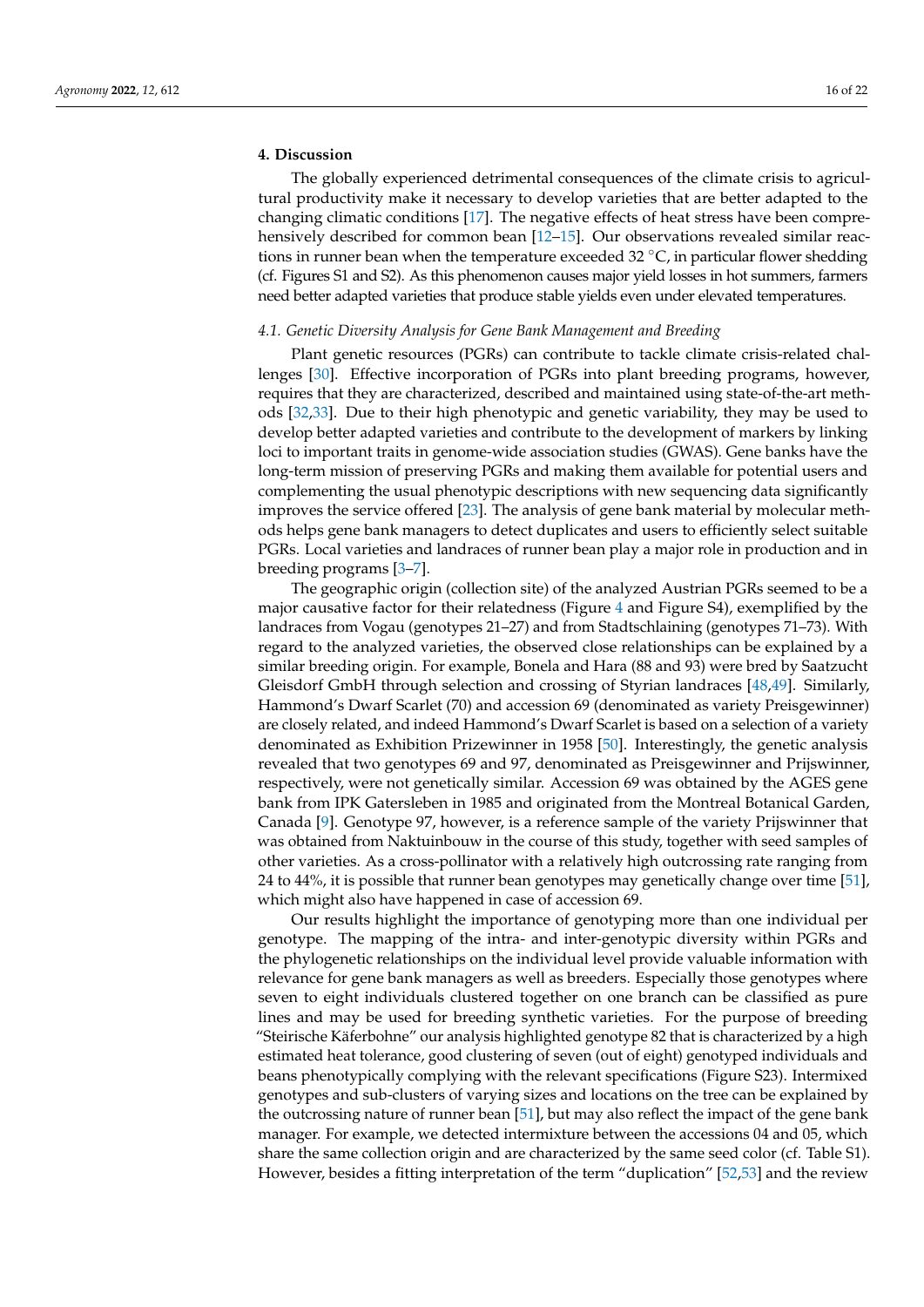of all available information [\[23\]](#page-19-13), an additional evaluation in the field may be considered, eventually supported by a re-genotyping.

#### *4.2. Challenges of Breeding Heat Stress-Tolerant Runner Bean*

In general, runner bean is very difficult to manage for breeding purposes. For line development or propagation, isolated field sites or separate cages with pollinators for each genotype are required to prevent unwanted gene flow between populations, as runner bean is an outcrossing species that has a mixed mating system with relatively high outcrossing rates [\[51\]](#page-20-23). Endeavors to monitor abiotic stress tolerance are difficult as the environmental conditions need to be appropriate to expose the plants to heat stress and the monitoring of heat tolerance traits such as flower or pod shedding is highly labor intensive and costly. Consequently, glasshouse trials are necessary when assessing abiotic stress reactions. However, runner bean plants exhibit indeterminate growth, and thus need sufficient space and care when grown in the glasshouse. Contrasting with the mainly autogamous common bean, runner bean flowers require an animal visit (mainly honey bees and bumblebees) for pollination [\[54\]](#page-20-26). Here, honey bee colonies were placed in the glasshouses to ensure pollination services, requiring the avoidance of harmful substances in disease and pest management. Our observations highlighted how strongly heat impacts runner bean. The different cultivation dates in the two trial years resulted in different heat stress conditions at different developmental stages of the plants. While the plants in 2018 experienced temperatures mainly between 20–27  $\degree$ C in the first 30 days after sowing, the temperatures were clearly higher in 2020, ranging between 25–37  $\mathrm{^{\circ}C}$  (cf. Figures S1 and S2). The more severe stress conditions in 2020 resulted in significantly different development of flowers, pods and beans (Figures [2](#page-7-0) and [3\)](#page-7-1).

#### *4.3. Molecular Markers for Runner Bean Breeding*

In contrast to common bean, abiotic stress tolerance in runner bean has not been addressed to date, except for the impact of low temperature during germination and seedling development [\[3\]](#page-19-0), and present genotypic data have been mostly used to analyze diversity patterns and to describe potential domestication routes of runner bean [\[4](#page-19-18)[,25,](#page-19-19)[26\]](#page-19-16). We identified heat tolerance-associated molecular markers to develop an easy-to-use SNP panel for calculating an estimated heat tolerance in runner bean material. These markers can be used for further studies, and, upon validation, for breeding purposes and selection of desirable traits. In this way, the number of progeny processed in subsequent years after crossbreeding can be reduced at an early stage and in a targeted manner.

Among the current low-to-medium throughput SNP-based genotyping technologies the MassARRAY<sup>®</sup> system [\[30\]](#page-20-2) proved to be well suited for our study. Out of initially 82 SNPs, 18 high quality SNPs remained after diverse filtering steps and after their validation on the basis of 26 genotypes (genotyping 2020, Figure [5\)](#page-10-1). In addition, the tested heat stress-related SNPs from common bean (Table S4) had to be filtered due to monomorphism in runner bean. Such a drop in the final number of SNPs is common [\[32\]](#page-20-4).

Nine of the 18 loci could be assigned to a functional characterization based on gene ontology (GO). Interestingly, one marker was flanked by the gene PHAVU\_008G292100g, described to have a calcium-binding function. Calcium has been shown to play a role in the protection against heat stress damage in various plants [\[55–](#page-20-27)[58\]](#page-20-28), and is also suggested to mitigate heat stress effects in common bean [\[59\]](#page-21-0). The relevance of calcium-binding proteins regarding heat stress tolerance is supported by a study that found a calcium-binding protein enhancing heat stress tolerance in rice [\[60\]](#page-21-1). Another marker was flanked by a gene coding for aspartyl-tRNA synthetase (AspRS), which is involved in the activation of abiotic stressspecific defense mechanisms [\[61\]](#page-21-2). This gene region was also identified in a previous study flanking a SNP marker associated to heat tolerance in common bean, cf. Table S5 in [\[27\]](#page-19-17). Just recently, genes encoding AspRS have been shown to be upregulated upon drought, salt and heavy metal stress [\[62\]](#page-21-3), which implies that AspRS might play a role in heat stress tolerance as well. Heat stress has been described to cause inhibition of photosystem II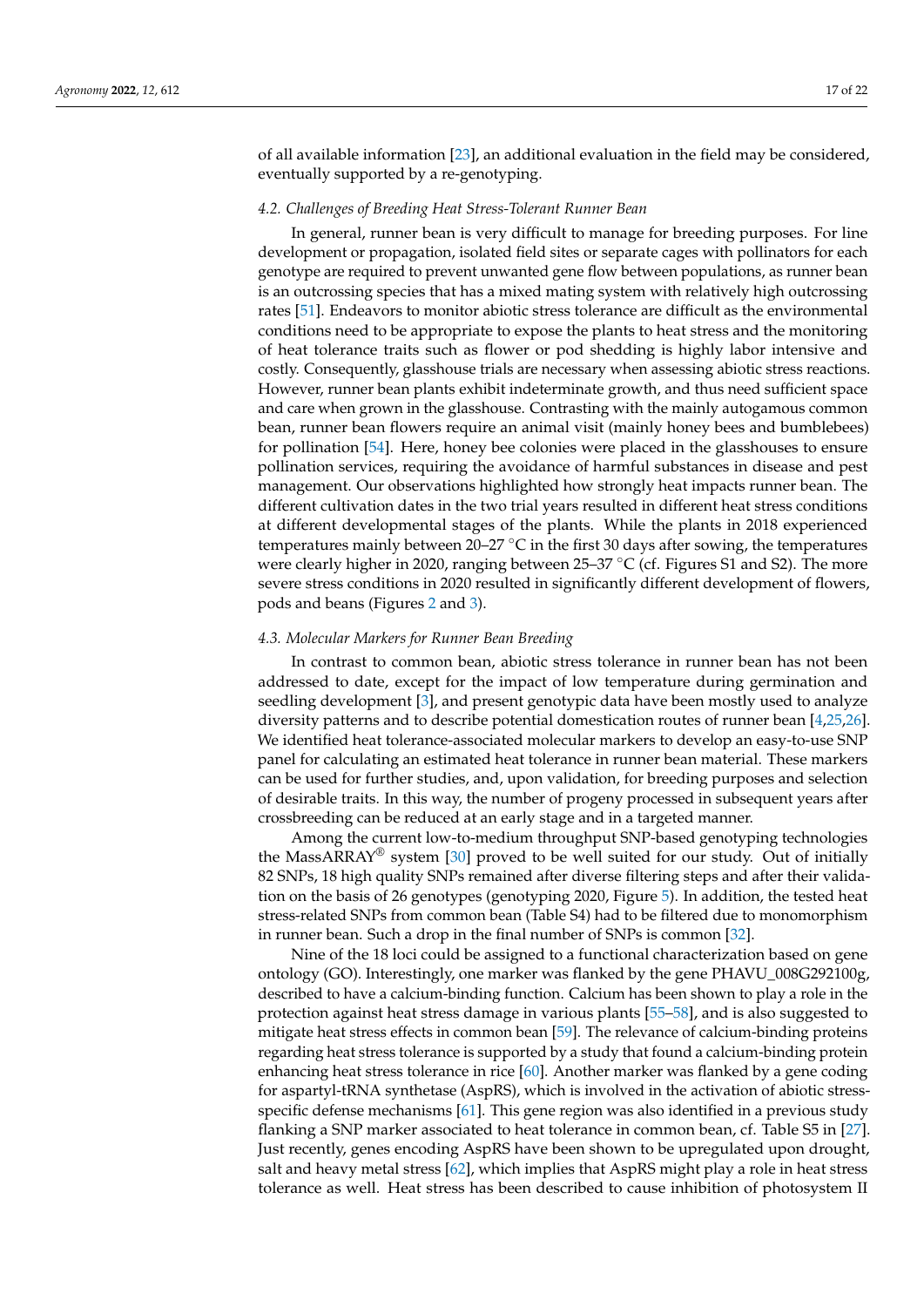(PSII) activity in many plant species (e.g.,  $[63-65]$  $[63-65]$ ). Thus, it is not surprising, that one of the identified SNPs is located in a gene encoding for a photosystem PSII biogenesis protein. Finally, one SNP is located in SEC23, a gene shown to be upregulated upon heat stress to activate vesicle trafficking between the Golgi and the endoplasmatic reticulum in spinach [\[66\]](#page-21-6). However, whether these genes play a major role in conferring heat tolerance in runner bean needs further proof through functional characterization.

## *4.4. Towards Heat Tolerant Runner Bean Varieties*

The runner bean varieties on the Austrian market were observed to be heat sensitive, therefore developing or finding heat tolerant varieties is an important part of a long-term strategy to increase productivity and yield security. Heat tolerant PGRs are an important source of this trait. Indeed, in our trials 23 accessions and one breeding line but none of the eleven varieties had an estimated heat tolerance of more than 60%. Only two varieties developed a considerable number of beans under heat stress conditions, however, only in one trial year: Hammond's Dwarf Scarlet (70) in 2020, which had not been included in 2018, and Hara (93) in 2018, but not in 2020 (Figures [2](#page-7-0) and [3\)](#page-7-1). In addition, the varieties Melange (87) and Lady Di (92) developed slightly more beans than Bonela in one of the trial years, but this was not observed in the second year.

We identified three accessions that developed more beans under heat stress conditions than the reference variety Bonela in both trial years: The accession 32, collected in Klausen in the southeast of Austria, accession 67, collected in Santuario Madonna di Polsi, Calabria, Italy, and accession 82 collected in Burgenland, Austria (Table S1 and Figure S23). Applying the herein developed SNP panel, an estimated heat tolerance of >60% was calculated for all three accessions. In fact, accession 82 showed the highest estimated heat tolerance of all genotypes studied, with a calculated value of 81%—reflecting a landrace that seems to be well adapted to the dry and hot summers of eastern Austria, which is influenced by the continental climate of the adjacent Pannonian region. In addition, accession 102 collected from Podgoria, Austria, which is close to the Italian border, and accession 110 from Budapest, Hungary, produced a particularly large number of beans under heat stress in 2020. Due to their high estimated heat tolerance of more than 60%, a constant mediumto-high yield under heat stress can be assumed but remains to be verified. It will also be important to see whether these genotypes produce high yields in field conditions, in particular in hot and dry summers. Promising accessions can be used as crossing partners for the development of heat tolerant runner bean lines. When the seeds do not fulfill the specifications of "Steirische Käferbohne", additional effort has to be invested to fulfill those criteria at the end of the breeding process. Segregating material must either be developed into homozygous lines by manual selfing, or individual plants must be grown in isolation in the presence of pollinating insects, both of which are very labor intensive. However, as the third-most economically important *Phaseolus* species worldwide [\[1\]](#page-18-0) with increasing acreage, e.g., in Austria [\[11\]](#page-19-5), runner bean deserves its own breeding programs.

## **5. Conclusions**

In summary, in correspondence with general cultivation practice, the standard bean varieties in Austria, Bonela (88) and Melange (87), gave poor yields under heat stress conditions. A proper phenotypic and genetic characterization of PGRs stored ex situ as well as the identification of phenotype–genotype associations are crucial steps towards breeding more tolerant varieties that are able to withstand upcoming climatic extremes. From the 113 runner bean genotypes that were assessed in this study, 24 accessions obtained from the Austrian gene bank were found to be more heat tolerant than the commonly cultivated variety Bonela. In particular, three accessions emerged that showed high yield under heat stress conditions in both years. Inter- and intra-genetic diversity of the runner bean genotypes were studied by the next generation sequencing (NGS) method RADseq, a cost-effective method that was able to deliver 29,271 SNPs. The representation of the phylogenetic relationship based on a selection of 1190 SNPs provides a valuable knowledge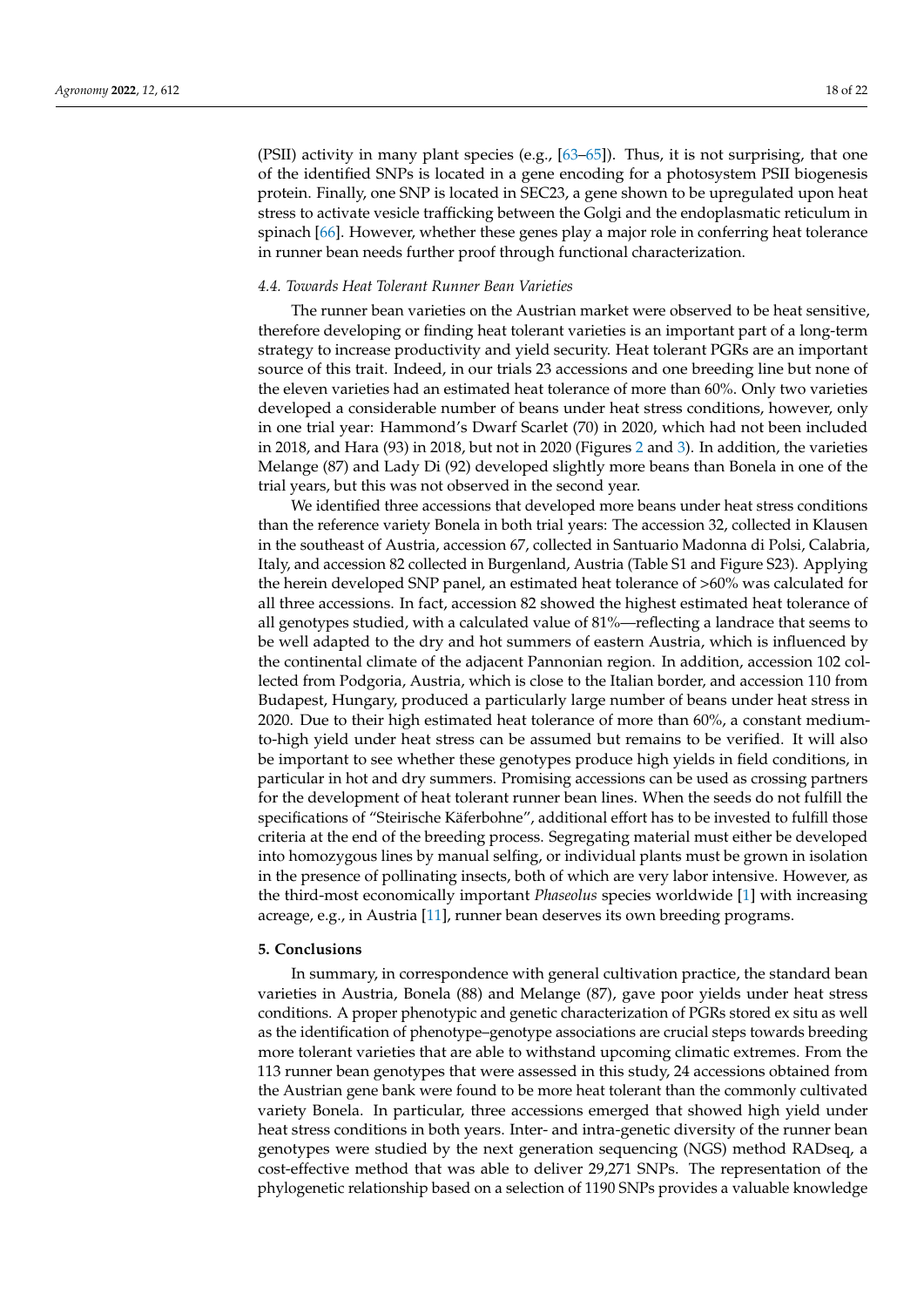base for both, gene bank managers and breeders, as putative duplicates but also pure lines were identified. Especially the latter are of high importance as such genotypes can be integrated in breeding of (synthetic) varieties characterized by traits of interest. The combination of the geno- and phenotype in the association analysis resulted in 18 high quality SNPs applicable as markers for the prediction of heat tolerance. In our analysis, genotypes with an estimated heat tolerance of >60% were likely to have higher yield under heat stress conditions.

The results of our study represent the first steps towards breeding heat tolerant runner bean, a necessity given the changing climate. For this purpose, not only the herein identified heat tolerant accessions can be used as crossing partners, but also the 18 SNP markers can be applied to predict heat tolerance after crossing trials. These findings can speed up the development of new runner bean lines and make it less labor intensive than it would be possible with purely conventional breeding methods.

**Supplementary Materials:** The following are available online at [https://www.mdpi.com/article/](https://www.mdpi.com/article/10.3390/agronomy12030612/s1) [10.3390/agronomy12030612/s1,](https://www.mdpi.com/article/10.3390/agronomy12030612/s1) Figure S1: Heat and flowers 2018, Figure S2: Heat and flowers 2020, Figure S3: Correlation, Figure S4: Individual Dendrogram, Figures S5–S22: Boxplots of the selected 18 SNPs. Significant differences between groups were calculated by Wilcoxon rank-sum test. \*\* =  $p$  < 0.01, \* =  $p$  < 0.05, NS =  $p > 0.05$ , Figure S23: Phenotypes of heat tolerant accessions, Table S1: Genotypes, Table S2: RADseq Data Analysis, Table S3: RemovedRetainedLoci, Table S4: Literature SNPs.

**Author Contributions:** Conceptualization, E.M.S., E.A. and A.R.; Data curation, E.M.S.; Funding acquisition, A.R.; Investigation, S.B., P.v.G., K.H.-H. and N.P.; Methodology, E.M.S., E.A. and A.R.; Project administration, A.R.; Supervision, E.M.S. and A.R.; Writing—original draft, S.B., E.M.S., E.A., P.v.G. and A.R.; Writing—review and editing, S.B., E.M.S., E.A., P.v.G., K.H.-H., N.P. and A.R. All authors have read and agreed to the published version of the manuscript.

**Funding:** This research was funded by the Austrian Federal Ministry for Agriculture, Regions and Tourism and the Province of Styria within the framework of the federal/provincial cooperation on research (DaFNE-Research project 101193, "Genomics and phenomics of Austrian scarlet runner bean accessions with the focus on heat tolerance" and 101536, "Development of molecular markers to facilitate runner bean breeding"); [www.dafne.at,](www.dafne.at) accessed on 24 February 2022.

**Institutional Review Board Statement:** Not applicable.

**Informed Consent Statement:** Not applicable.

**Data Availability Statement:** RAD sequencing data have been made available as fastq files in NCBI's SRA database, BioProject ID PRJNA783867.

**Acknowledgments:** Seeds were kindly provided by AGES gene bank Linz, Austria; Institute of Special Crops, Agricultural Research Center Styria, Wies, Austria; Naktuinbouw (The Netherlands Inspection Service for Horticulture), and CSIC (Spanish National Research Council, Antonio De Ron). Our thanks go to Martina Grabner and Barbara Bauer for their help with phenotyping in the glasshouses, Stephan Gaubitzer for his support in the RADseq data analysis, Evelyn Hackl for proof reading, and Tatjana Hirschmugl [\(https://scillustration.at/en/;](https://scillustration.at/en/) accessed on 24 February 2022) for the design of Figures [1](#page-2-0) and [5.](#page-10-1)

**Conflicts of Interest:** The authors declare no conflict of interest. The funders had no role in the design of the study, in the collection, analyses, or interpretation of data, in the writing of the manuscript, or in the decision to publish the results.

## **References**

- <span id="page-18-0"></span>1. Bitocchi, E.; Rau, D.; Bellucci, E.; Rodriguez, M.; Murgia, M.L.; Gioia, T.; Santo, D.; Nanni, L.; Attene, G.; Papa, R. Beans (*Phaseolus* ssp.) as a model for understanding crop evolution. *Front. Plant Sci.* **2017**, *8*, 722. [\[CrossRef\]](http://doi.org/10.3389/fpls.2017.00722) [\[PubMed\]](http://www.ncbi.nlm.nih.gov/pubmed/28533789)
- <span id="page-18-1"></span>2. European Commission. EU Plant Variety Database. Available online: [https://ec.europa.eu/food/plant/plant\\_propagation\\_](https://ec.europa.eu/food/plant/plant_propagation_material/plant_variety_catalogues_databases/search/public/index.cfm?event=SearchVariety&ctl_type=H&species_id=31&variety_name=&listed_in=0&show_current=on&show_deleted) [material/plant\\_variety\\_catalogues\\_databases/search/public/index.cfm?event=SearchVariety&ctl\\_type=H&species\\_id=31](https://ec.europa.eu/food/plant/plant_propagation_material/plant_variety_catalogues_databases/search/public/index.cfm?event=SearchVariety&ctl_type=H&species_id=31&variety_name=&listed_in=0&show_current=on&show_deleted) [&variety\\_name=&listed\\_in=0&show\\_current=on&show\\_deleted](https://ec.europa.eu/food/plant/plant_propagation_material/plant_variety_catalogues_databases/search/public/index.cfm?event=SearchVariety&ctl_type=H&species_id=31&variety_name=&listed_in=0&show_current=on&show_deleted) (accessed on 30 December 2021).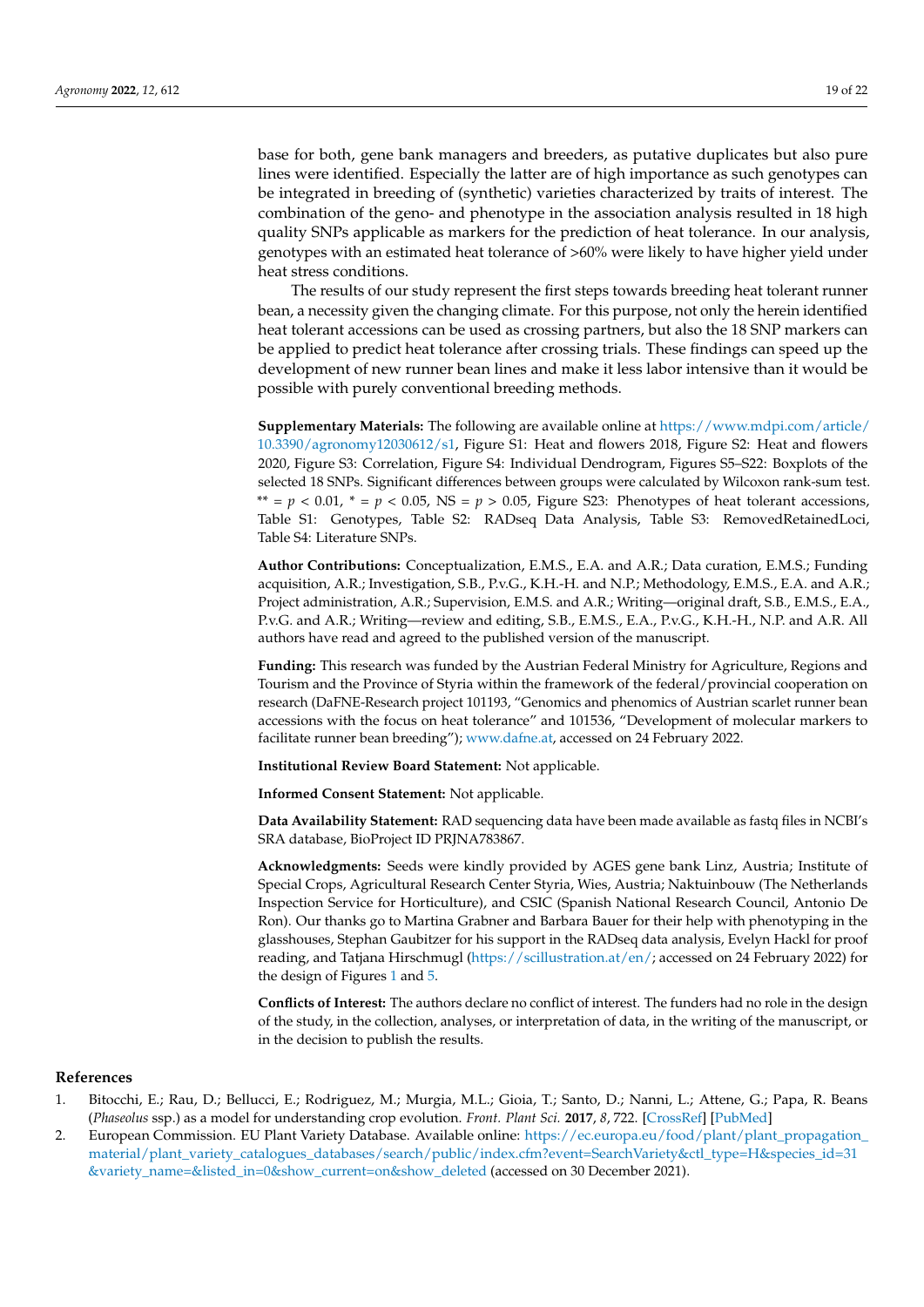- <span id="page-19-0"></span>3. Rodiño, A.P.; Lema, M.; Pérez-Barbeito, M.; Santalla, M.; De Ron, A.M. Assessment of runner bean (*Phaseolus coccineus* L.) germplasm for tolerance to low temperature during early seedling growth. *Euphytica* **2006**, *155*, 63–70. [\[CrossRef\]](http://doi.org/10.1007/s10681-006-9301-6)
- <span id="page-19-18"></span>4. Santalla, M.; Monteagudo, A.B.; González, A.M.; De Ron, A.M. Agronomical and quality traits of runner bean germplasm and implications for breeding. *Euphytica* **2004**, *135*, 205–215. [\[CrossRef\]](http://doi.org/10.1023/B:EUPH.0000014912.07993.e7)
- <span id="page-19-14"></span>5. Sicard, D.; Nanni, L.; Porfiri, O.; Bulfon, D.; Papa, R. Genetic diversity of *Phaseolus vulgaris* L. and *P. coccineus* L. landraces in central Italy. *Plant Breed.* **2005**, *124*, 464–472. [\[CrossRef\]](http://doi.org/10.1111/j.1439-0523.2005.01137.x)
- 6. De Ron, A.M.; Bebeli, P.J.; Negri, V.; Vaz Patto, M.C.; Revilla, P. Warm season grain legume landraces from the south of Europe for germplasm conservation and genetic improvement. *Front. Plant Sci.* **2018**, *9*, 1524. [\[CrossRef\]](http://doi.org/10.3389/fpls.2018.01524) [\[PubMed\]](http://www.ncbi.nlm.nih.gov/pubmed/30405662)
- <span id="page-19-1"></span>7. Palmero, D.; Iglesias, C.; Cara, M.d.; Tello, J.C.; Camacho, F.G. Diversity and health traits of local landraces of runner bean (*Phaseolus coccineus* L.) from Spain. *J. Food Agric. Environ.* **2011**, *9*, 290–295.
- <span id="page-19-2"></span>8. Genesys. Global Portal on Plant Genetic Resources. Available online: <https://www.genesys-pgr.org/a/overview/v2r8e87E7XJ> (accessed on 11 December 2021).
- <span id="page-19-3"></span>9. AGES Gene Bank. National Inventory. Available online: <https://www.genbank.at/en/national-inventory/search-result.html> (accessed on 12 December 2021).
- <span id="page-19-4"></span>10. European Commission. Commission Implementing Regulation (EU) 2016/1408 of 12 August 2016 Entering a Name in the Register of Protected Designations of Origin and Protected Geographical Indications (Steirische Käferbohne (PDO)). *Off. J. Union* **2016**.
- <span id="page-19-5"></span>11. Statistik Austria. Gemüseproduktion ab 1995. Available online: [http://www.statistik.at/web\\_de/statistiken/wirtschaft/land\\_](http://www.statistik.at/web_de/statistiken/wirtschaft/land_und_forstwirtschaft/agrarstruktur_flaechen_ertraege/gemuese/index.html) [und\\_forstwirtschaft/agrarstruktur\\_flaechen\\_ertraege/gemuese/index.html](http://www.statistik.at/web_de/statistiken/wirtschaft/land_und_forstwirtschaft/agrarstruktur_flaechen_ertraege/gemuese/index.html) (accessed on 6 January 2022).
- <span id="page-19-6"></span>12. De Ron, A.M.; Rodiño, A.P.; Santalla, M.; González, A.M.; Lema, M.J.; Martín, I.; Kigel, J. Seedling emergence and phenotypic response of common bean germplasm to different temperatures under controlled conditions and in open Field. *Front. Plant Sci.* **2016**, *7*, 1087. [\[CrossRef\]](http://doi.org/10.3389/fpls.2016.01087)
- 13. Porch, T.G.; Jahn, M. Effects of high-temperature stress on microsporogenesis in heat-sensitive and heat-tolerant genotypes of *Phaseolus vulgaris*. *Plant Cell Environ.* **2001**, *24*, 723–731. [\[CrossRef\]](http://doi.org/10.1046/j.1365-3040.2001.00716.x)
- 14. Rainey, K.M.; Griffiths, P.D. Differential response of common bean genotypes to high temperatures. *J. Am. Soc. Hortic. Sci.* **2005**, *130*, 18–23. [\[CrossRef\]](http://doi.org/10.21273/JASHS.130.1.18)
- <span id="page-19-7"></span>15. Vargas, Y.; Mayor-Duran, V.M.; Buendia, H.F.; Ruiz-Guzman, H.; Raatz, B. Physiological and genetic characterization of heat stress effects in a common bean RIL population. *PLoS ONE* **2021**, *16*, e0249859. [\[CrossRef\]](http://doi.org/10.1371/journal.pone.0249859) [\[PubMed\]](http://www.ncbi.nlm.nih.gov/pubmed/33914759)
- <span id="page-19-8"></span>16. Galluzzi, G.; Seyoum, A.; Halewood, M.; López Noriega, I.; Welch, E.W. The role of genetic resources in breeding for climate change: The case of public breeding programmes in eighteen developing countries. *Plants* **2020**, *9*, 1129. [\[CrossRef\]](http://doi.org/10.3390/plants9091129) [\[PubMed\]](http://www.ncbi.nlm.nih.gov/pubmed/32878309)
- <span id="page-19-9"></span>17. Hodgkin, T.; Bordoni, P. Climate change and the conservation of plant genetic resources. *J. Crop Improv.* **2012**, *26*, 329–345. [\[CrossRef\]](http://doi.org/10.1080/15427528.2011.609928)
- <span id="page-19-10"></span>18. Assefa, T.; Assibi Mahama, A.; Brown, A.V.; Cannon, E.K.S.; Rubyogo, J.C.; Rao, I.M.; Blair, M.W.; Cannon, S.B. A review of breeding objectives, genomic resources, and marker-assisted methods in common bean (*Phaseolus vulgaris* L.). *Mol. Breed.* **2019**, *39*, 20. [\[CrossRef\]](http://doi.org/10.1007/s11032-018-0920-0)
- 19. D'Agostino, N.; Tripodi, P. NGS-based genotyping, high-throughput phenotyping and genome-wide association studies laid the foundations for next-generation breeding in horticultural crops. *Diversity* **2017**, *9*, 38. [\[CrossRef\]](http://doi.org/10.3390/d9030038)
- <span id="page-19-11"></span>20. Halewood, M.; Chiurugwi, T.; Sackville Hamilton, R.; Kurtz, B.; Marden, E.; Welch, E.; Michiels, F.; Mozafari, J.; Sabran, M.; Patron, N.; et al. Plant genetic resources for food and agriculture: Opportunities and challenges emerging from the science and information technology revolution. *New Phytol.* **2018**, *217*, 1407–1419. [\[CrossRef\]](http://doi.org/10.1111/nph.14993)
- <span id="page-19-12"></span>21. Delfini, J.; Moda-Cirino, V.; Dos Santos Neto, J.; Zeffa, D.M.; Nogueira, A.F.; Ribeiro, L.A.B.; Ruas, P.M.; Gepts, P.; Goncalves, L.S.A. Genome-wide association study identifies genomic regions for important morpho-agronomic traits in Mesoamerican common bean. *Front. Plant Sci.* **2021**, *12*, 748829. [\[CrossRef\]](http://doi.org/10.3389/fpls.2021.748829)
- 22. Nadeem, M.A.; Habyarimana, E.; Çiftçi, V.; Nawaz, M.A.; Karaköy, T.; Comertpay, G.; Shahid, M.Q.; Hatipoğlu, R.; Yeken, M.Z.; Ali, F.; et al. Characterization of genetic diversity in Turkish common bean gene pool using phenotypic and whole-genome DArTseq-generated silicoDArT marker information. *PLoS ONE* **2018**, *13*, e0205363. [\[CrossRef\]](http://doi.org/10.1371/journal.pone.0205363)
- <span id="page-19-13"></span>23. Mascher, M.; Schreiber, M.; Scholz, U.; Graner, A.; Reif, J.C.; Stein, N. Genebank genomics bridges the gap between the conservation of crop diversity and plant breeding. *Nat. Genet.* **2019**, *51*, 1076–1081. [\[CrossRef\]](http://doi.org/10.1038/s41588-019-0443-6)
- <span id="page-19-15"></span>24. Arriagada, O.; Schwember, A.R.; Greve, M.J.; Urban, M.O.; Cabeza, R.A.; Carrasco, B. Morphological and molecular characterization of selected Chilean runner bean (*Phaseolus coccineus* L.) genotypes shows moderate agronomic and genetic variability. *Plants* **2021**, *10*, 1688. [\[CrossRef\]](http://doi.org/10.3390/plants10081688)
- <span id="page-19-19"></span>25. Rodriguez, M.; Rau, D.; Angioi, S.A.; Bellucci, E.; Bitocchi, E.; Nanni, L.; Knupffer, H.; Negri, V.; Papa, R.; Attene, G. European *Phaseolus coccineus* L. landraces: Population structure and adaptation, as revealed by cpSSRs and phenotypic analyses. *PLoS ONE* **2013**, *8*, e57337. [\[CrossRef\]](http://doi.org/10.1371/journal.pone.0057337) [\[PubMed\]](http://www.ncbi.nlm.nih.gov/pubmed/23451209)
- <span id="page-19-16"></span>26. Spataro, G.; Tiranti, B.; Arcaleni, P.; Bellucci, E.; Attene, G.; Papa, R.; Spagnoletti Zeuli, P.; Negri, V. Genetic diversity and structure of a worldwide collection of *Phaseolus coccineus* L. *Theor. Appl. Genet.* **2011**, *122*, 1281–1291. [\[CrossRef\]](http://doi.org/10.1007/s00122-011-1530-y)
- <span id="page-19-17"></span>27. López-Hernández, F.; Cortés, A.J. Last-generation genome-environment associations reveal the genetic basis of heat tolerance in common bean (*Phaseolus vulgaris* L.). *Front. Genet.* **2019**, *10*, 954. [\[CrossRef\]](http://doi.org/10.3389/fgene.2019.00954) [\[PubMed\]](http://www.ncbi.nlm.nih.gov/pubmed/31824551)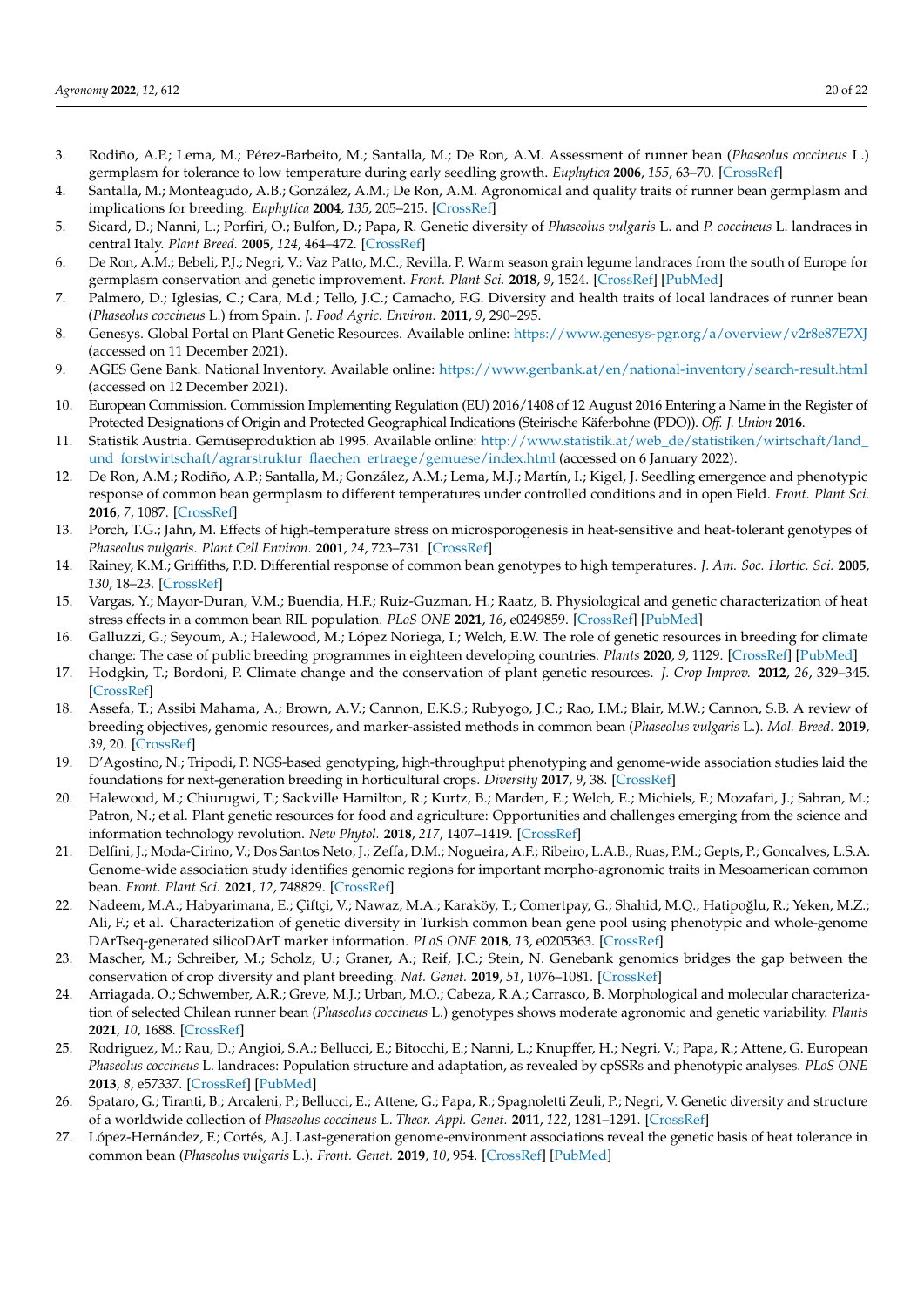- <span id="page-20-0"></span>28. Oladzad, A.; Porch, T.; Rosas, J.C.; Moghaddam, S.M.; Beaver, J.; Beebe, S.E.; Burridge, J.; Jochua, C.N.; Miguel, M.A.; Miklas, P.N.; et al. Single and multi-trait GWAS identify genetic factors associated with production traits in common bean under abiotic stress environments. *G3 Genes Genomes Genet.* **2019**, *9*, 1881–1892. [\[CrossRef\]](http://doi.org/10.1534/g3.119.400072)
- <span id="page-20-1"></span>29. Tibbs Cortes, L.; Zhang, Z.; Yu, J. Status and prospects of genome-wide association studies in plants. *Plant Genome* **2021**, *14*, e20077. [\[CrossRef\]](http://doi.org/10.1002/tpg2.20077)
- <span id="page-20-2"></span>30. Ellis, J.A.; Ong, B. The MassARRAY® system for targeted SNP genotyping. *Methods Mol. Biol.* **2017**, *1492*, 77–94. [\[CrossRef\]](http://doi.org/10.1007/978-1-4939-6442-0_5)
- <span id="page-20-3"></span>31. Sudan, J.; Singh, R.; Sharma, S.; Salgotra, R.K.; Sharma, V.; Singh, G.; Sharma, I.; Sharma, S.; Gupta, S.K.; Zargar, S.M. ddRAD sequencing-based identification of inter-genepool SNPs and association analysis in *Brassica juncea*. *BMC Plant Biol.* **2019**, *19*, 1–15. [\[CrossRef\]](http://doi.org/10.1186/s12870-019-2188-x)
- <span id="page-20-4"></span>32. Smith, H.M.; Smith, B.P.; Morales, N.B.; Moskwa, S.; Clingeleffer, P.R.; Thomas, M.R. SNP markers tightly linked to root knot nematode resistance in grapevine (*Vitis cinerea*) identified by a genotyping-by-sequencing approach followed by Sequenom MassARRAY validation. *PLoS ONE* **2018**, *13*, e0193121. [\[CrossRef\]](http://doi.org/10.1371/journal.pone.0193121)
- <span id="page-20-5"></span>33. BAES (Ed.) *Österreichische Sortenliste 2022*; Schriftenreihe: Berlin, Germany, 2022; ISSN 1560-635X.
- <span id="page-20-6"></span>34. van der Beek, J.G.; Verkerk, R.; Zabel, P.; Lindhout, P. Mapping strategy for resistance genes in tomato based on RFLPs between cultivars: Cf9 (resistance to *Cladosporium fulvum*) on chromosome 1. *Theor. Appl. Genet.* **1992**, *84*, 106–112. [\[CrossRef\]](http://doi.org/10.1007/BF00223988)
- <span id="page-20-7"></span>35. Baird, N.A.; Etter, P.D.; Atwood, T.S.; Currey, M.C.; Shiver, A.L.; Lewis, Z.A.; Selker, E.U.; Cresko, W.A.; Johnson, E.A. Rapid SNP discovery and genetic mapping using sequenced RAD markers. *PLoS ONE* **2008**, *3*, e3376. [\[CrossRef\]](http://doi.org/10.1371/journal.pone.0003376)
- <span id="page-20-8"></span>36. Aronesty, E. Comparison of sequencing utility programs. *Open Bioinform. J.* **2013**, *7*, 1–8. [\[CrossRef\]](http://doi.org/10.2174/1875036201307010001)
- <span id="page-20-9"></span>37. Andrews, S. FastQC: A Quality Control Tool for High Throughput Sequence Data. 2010. Available online: [http://www.](http://www.bioinformatics.babraham.ac.uk/projects/fastqc/) [bioinformatics.babraham.ac.uk/projects/fastqc/](http://www.bioinformatics.babraham.ac.uk/projects/fastqc/) (accessed on 24 November 2021).
- <span id="page-20-10"></span>38. Ewels, P.; Magnusson, M.; Lundin, S.; Kaller, M. MultiQC: Summarize analysis results for multiple tools and samples in a single report. *Bioinformatics* **2016**, *32*, 3047–3048. [\[CrossRef\]](http://doi.org/10.1093/bioinformatics/btw354) [\[PubMed\]](http://www.ncbi.nlm.nih.gov/pubmed/27312411)
- <span id="page-20-11"></span>39. Eaton, D.A.R.; Overcast, I. ipyrad: Interactive assembly and analysis of RADseq datasets. *Bioinformatics* **2020**, *36*, 2592–2594. [\[CrossRef\]](http://doi.org/10.1093/bioinformatics/btz966) [\[PubMed\]](http://www.ncbi.nlm.nih.gov/pubmed/31904816)
- <span id="page-20-12"></span>40. Danecek, P.; Auton, A.; Abecasis, G.; Albers, C.A.; Banks, E.; DePristo, M.A.; Handsaker, R.E.; Lunter, G.; Marth, G.T.; Sherry, S.T.; et al. The variant call format and VCFtools. *Bioinformatics* **2011**, *27*, 2156–2158. [\[CrossRef\]](http://doi.org/10.1093/bioinformatics/btr330)
- <span id="page-20-13"></span>41. Jombart, T. adegenet: A R package for the multivariate analysis of genetic markers. *Bioinformatics* **2008**, *24*, 1403–1405. [\[CrossRef\]](http://doi.org/10.1093/bioinformatics/btn129)
- <span id="page-20-14"></span>42. Paradis, E.; Schliep, K. ape 5.0: An environment for modern phylogenetics and evolutionary analyses in R. *Bioinformatics* **2019**, *35*, 526–528. [\[CrossRef\]](http://doi.org/10.1093/bioinformatics/bty633)
- <span id="page-20-15"></span>43. Kamvar, Z.; Tabima, J.; Grünwald, N. Poppr: An R package for genetic analysis of populations with clonal, partially clonal, and/or sexual reproduction. *PeerJ* **2014**, *2*, e281. [\[CrossRef\]](http://doi.org/10.7717/peerj.281)
- <span id="page-20-16"></span>44. Frichot, E.; François, O. LEA: An R package for landscape and ecological association studies. *Methods Ecol. Evol.* **2015**, *6*, 925–929. [\[CrossRef\]](http://doi.org/10.1111/2041-210X.12382)
- <span id="page-20-17"></span>45. Benjamini, Y.; Hochberg, Y. Controlling the false discovery rate: A practical and powerful approach to multiple testing. *J. R. Stat. Soc. Ser. B* **1995**, *57*, 289–300. [\[CrossRef\]](http://doi.org/10.1111/j.2517-6161.1995.tb02031.x)
- <span id="page-20-18"></span>46. Wickham, H. ggplot2. *WIREs Comput. Stat.* **2011**, *3*, 180–185. [\[CrossRef\]](http://doi.org/10.1002/wics.147)
- <span id="page-20-19"></span>47. Ahlmann-Eltze, C.; Patil, I. ggsignif: R package for displaying significance brackets for 'ggplot2'. *PsyArvix* **2021**. [\[CrossRef\]](http://doi.org/10.31234/osf.io/7awm6)
- <span id="page-20-20"></span>48. Bundesanstalt für Pflanzenbau. Feuerbohne Hara. In Proceedings of the Zuchtbuchkommission des Bundesministeriums für Land- und Forstwirtschaft, Sorten gärtnerischer Kulturpflanzen, Vienna, Austria, 19 December 1985; p. 1.
- <span id="page-20-21"></span>49. Bundesanstalt für Pflanzenbau. Stangenfeuerbohne Bonela. In Proceedings of the Zuchtbuchkommission des Bundesministeriums für Land- und Forstwirtschaft, Sorten Gärtnerischer Kulturpflanzen, Vienna, Austria, 20 December 1988; p. 9.
- <span id="page-20-22"></span>50. Lapinskas, P.G.W.; Evans, A.M. Growth habit studies in *Phaseolus coccineus*. *Annu. Rep. Bean Improv. Coop.* **1977**, *20*, 46–47.
- <span id="page-20-23"></span>51. González, A.M.; De Ron, A.M.; Lores, M.; Santalla, M. Effect of the inbreeding depression in progeny fitness of runner bean (*Phaseolus coccineus* L.) and it is implications for breeding. *Euphytica* **2014**, *200*, 413–428. [\[CrossRef\]](http://doi.org/10.1007/s10681-014-1177-2)
- <span id="page-20-24"></span>52. van Hintum, T.J.L. Duplication within and between germplasm collections. III. A quantitative model. *Genet. Resour. Crop Evol.* **2000**, *47*, 507–513. [\[CrossRef\]](http://doi.org/10.1023/A:1008703031415)
- <span id="page-20-25"></span>53. van Hintum, T.J.L.; Visser, D.L. Duplication within and between germplasm collections. *Genet. Resour. Crop Evol.* **1995**, *42*, 135–145. [\[CrossRef\]](http://doi.org/10.1007/BF02539517)
- <span id="page-20-26"></span>54. Koltowski, Z. Flowering biology, nectar secretion and insect foraging of the runner bean (*Phaseolus coccineus* L.). *J. Apic. Sci.* **2004**, *48*, 53–60.
- <span id="page-20-27"></span>55. Goswami, S.; Kumar, R.R.; Sharma, S.K.; Kala, Y.K.; Singh, K.; Gupta, R.; Dhavan, G.; Rai, G.K.; Singh, G.P.; Pathak, H.; et al. Calcium triggers protein kinases-induced signal transduction for augmenting the thermotolerance of developing wheat (*Triticum aestivum*) grain under the heat stress. *J. Plant Biochem. Biotechnol.* **2015**, *24*, 441–452. [\[CrossRef\]](http://doi.org/10.1007/s13562-014-0295-1)
- 56. Larkindale, J.; Knight, M.R. Protection against heat stress-induced oxidative damage in Arabidopsis involves calcium, abscisic acid, ethylene, and salicylic acid. *Plant Physiol.* **2002**, *128*, 682–695. [\[CrossRef\]](http://doi.org/10.1104/pp.010320)
- 57. Wang, M.; Zhang, X.; Li, Q.; Chen, X.; Li, X. Comparative transcriptome analysis to elucidate the enhanced thermotolerance of tea plants (*Camellia sinensis*) treated with exogenous calcium. *Planta* **2019**, *249*, 775–786. [\[CrossRef\]](http://doi.org/10.1007/s00425-018-3039-y)
- <span id="page-20-28"></span>58. Wang, X.; Huang, B. Lipid- and calcium-signaling regulation of HsfA2c-mediated heat tolerance in tall fescue. *Environ. Exp. Bot.* **2017**, *136*, 59–67. [\[CrossRef\]](http://doi.org/10.1016/j.envexpbot.2017.01.008)